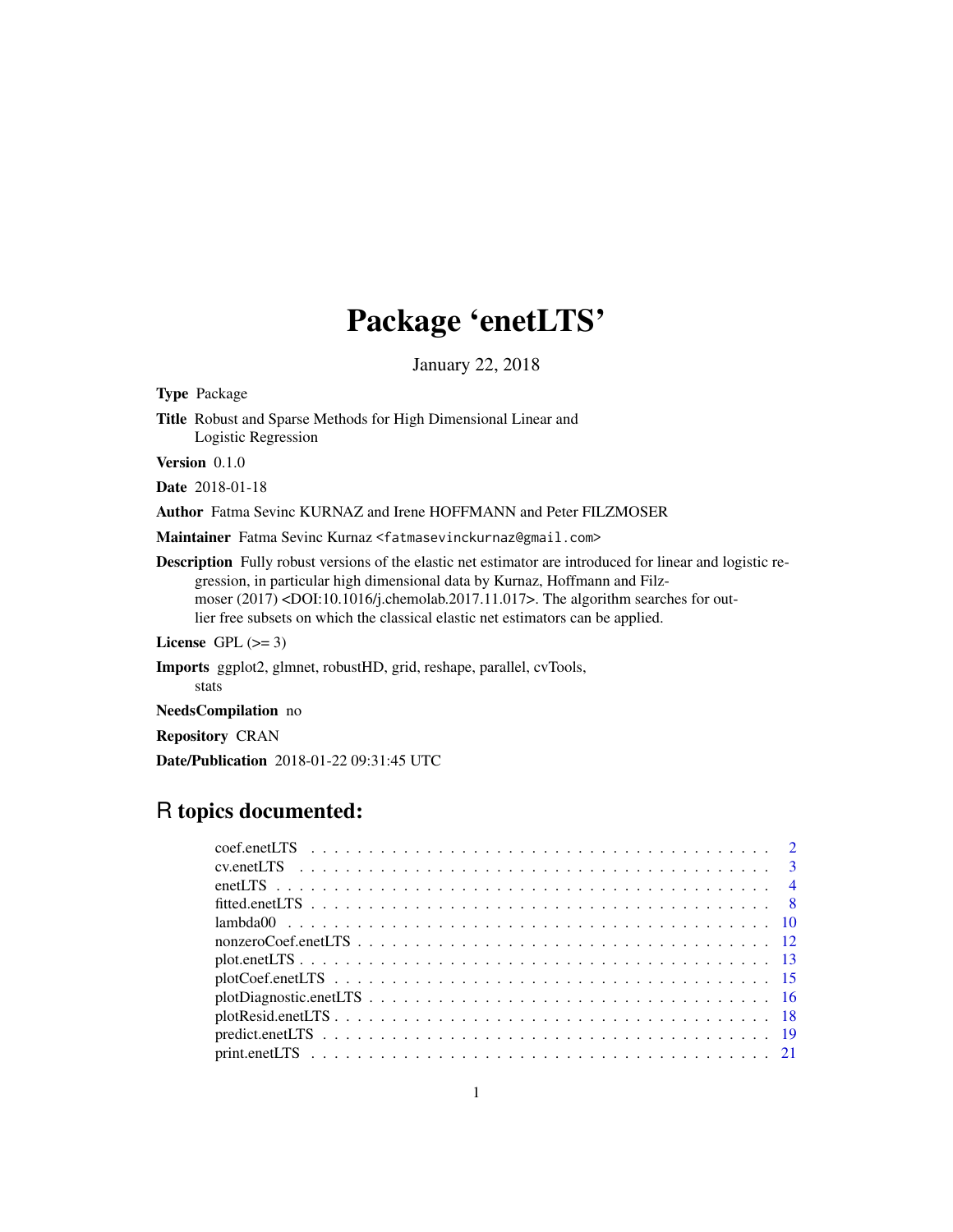#### <span id="page-1-0"></span>2 coef.enetLTS

| Index |  |  |  |  |  |  |  |  |  |  |  |  |  |  |  |  |  |
|-------|--|--|--|--|--|--|--|--|--|--|--|--|--|--|--|--|--|

<span id="page-1-1"></span>coef.enetLTS *coefficients from the* enetLTS *object*

## Description

A numeric vector which extracts model coefficients from object returned by regression model.

#### Usage

## S3 method for class 'enetLTS' coef(object,vers,zeros,...)

## Arguments

| object    | fitted enetLTS model object.                                                                                                                                                                                   |
|-----------|----------------------------------------------------------------------------------------------------------------------------------------------------------------------------------------------------------------|
| vers      | a character string specifying for which fit to make predictions. Possible values<br>are reweighted (the default) for predicting values from the reweighted fit, raw<br>for predicting values from the raw fit. |
| zeros     | a logical indicating whether to keep zero coefficients (TRUE, the default) or to<br>omit them (FALSE).                                                                                                         |
| $\ddotsc$ | additional arguments from the enet LTS object if needed.                                                                                                                                                       |

## Value

a numeric vector containing the requested coefficients.

## Author(s)

Fatma Sevinc KURNAZ, Irene HOFFMANN, Peter FILZMOSER Maintainer: Fatma Sevinc KURNAZ <fatmasevinckurnaz@gmail.com>;<fskurnaz@yildiz.edu.tr>

## See Also

[enetLTS](#page-3-1), [predict.enetLTS](#page-18-1), [nonzeroCoef.enetLTS](#page-11-1)

```
## for gaussian
```

```
set.seed(86)
n <- 100; p <- 25 \pm 100 \pm 100; p <- 25 \pm 10% nonzero coefficients
beta \leq rep(0,p); beta[1:6] \leq 1
sigma <- 0.5 \qquad # controls signal-to-noise ratio
x <- matrix(rnorm(n*p, sigma),nrow=n)
```
- 
-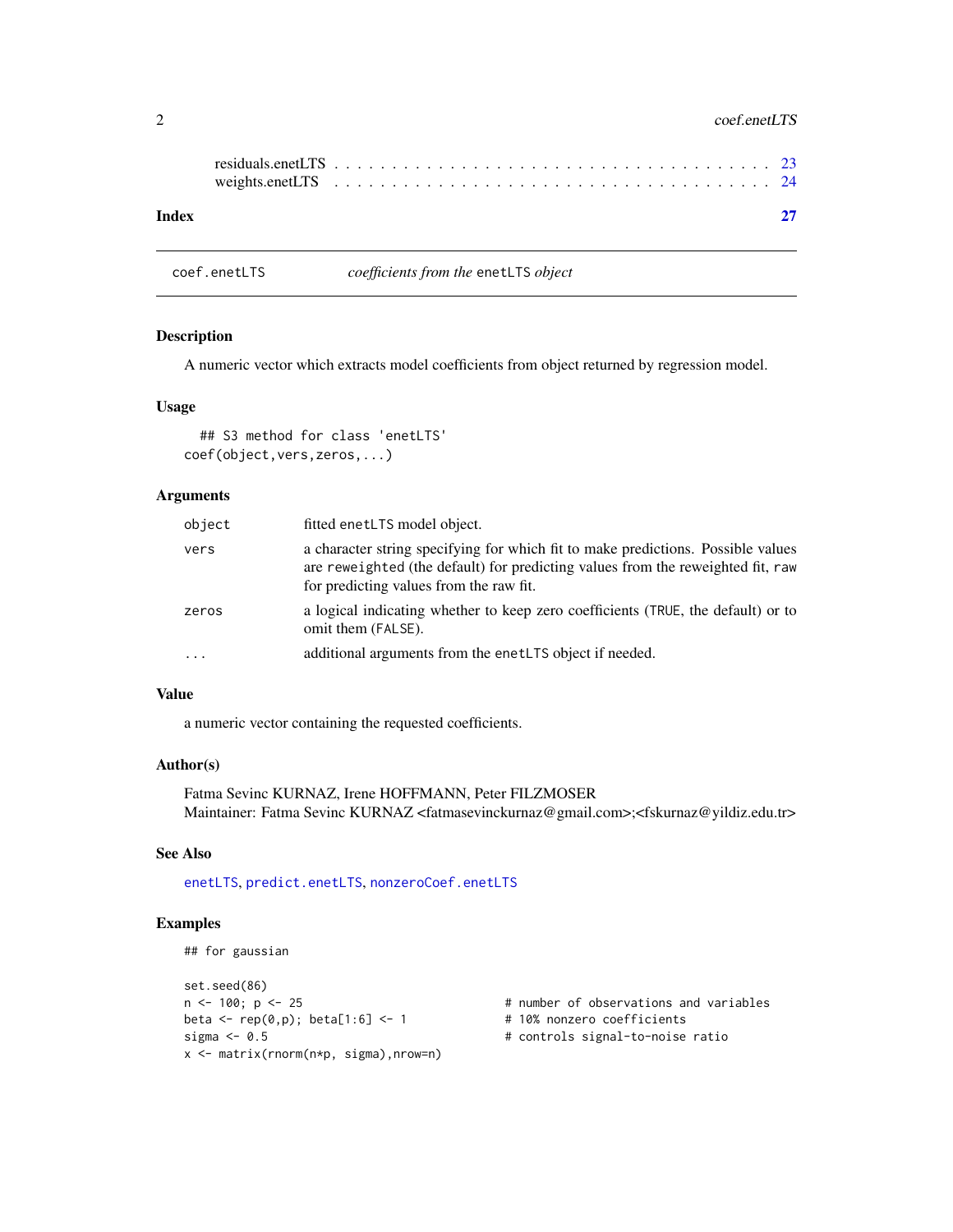#### <span id="page-2-0"></span>cv.enetLTS 3

```
e \leq -rnorm(n, \emptyset, 1) # error terms
eps < -0.1 # contamination level
m <- ceiling(eps*n) # observations to be contaminated
eout \leq e; eout[1:m] \leq eout[1:m] + 10 # vertical outliers
yout \leq c(x %*% beta + sigma * eout) # response
xout \leq x; xout[1:m,] \leq xout[1:m,] + 10 # bad leverage points
fit1 <- enetLTS(xout,yout,alphas=0.5,lambdas=0.05,plot=FALSE)
coef(fit1)
coef(fit1,vers="raw")
coef(fit1,vers="reweighted",zeros=FALSE)
## for binomial
eps <-0.05 # %10 contamination to only class 0
m <- ceiling(eps*n)
y <- sample(0:1,n,replace=TRUE)
xout <- x
xout[y==0,][1:m,] <- xout[1:m,] + 10; # class 0
yout <- y # wrong classification for vertical outliers
fit2 <- enetLTS(xout,yout,family="binomial",alphas=0.5,lambdas=0.05,plot=FALSE)
coef(fit2)
coef(fit2,vers="reweighted")
coef(fit2,vers="raw",zeros=FALSE)
```
cv.enetLTS *Cross-validation for the* enetLTS *object*

#### Description

Does k-fold cross-validation for enetLTS, produces a plot, and returns optimal values for alpha and lambda.

## Usage

```
cv.enetLTS(index=NULL,xx,yy,family,h,alphas,lambdas,nfold,repl,ncores,plot=TRUE)
```
#### Arguments

| index     | A user supplied index. The default is NULL.                                                                                            |
|-----------|----------------------------------------------------------------------------------------------------------------------------------------|
| <b>XX</b> | matrix xx as in enetLTS.                                                                                                               |
| yу        | response yy as in enetLTS.                                                                                                             |
| family    | a description of the error distribution and link function to be used in the model.<br>"gaussian" and "binomial" options are available. |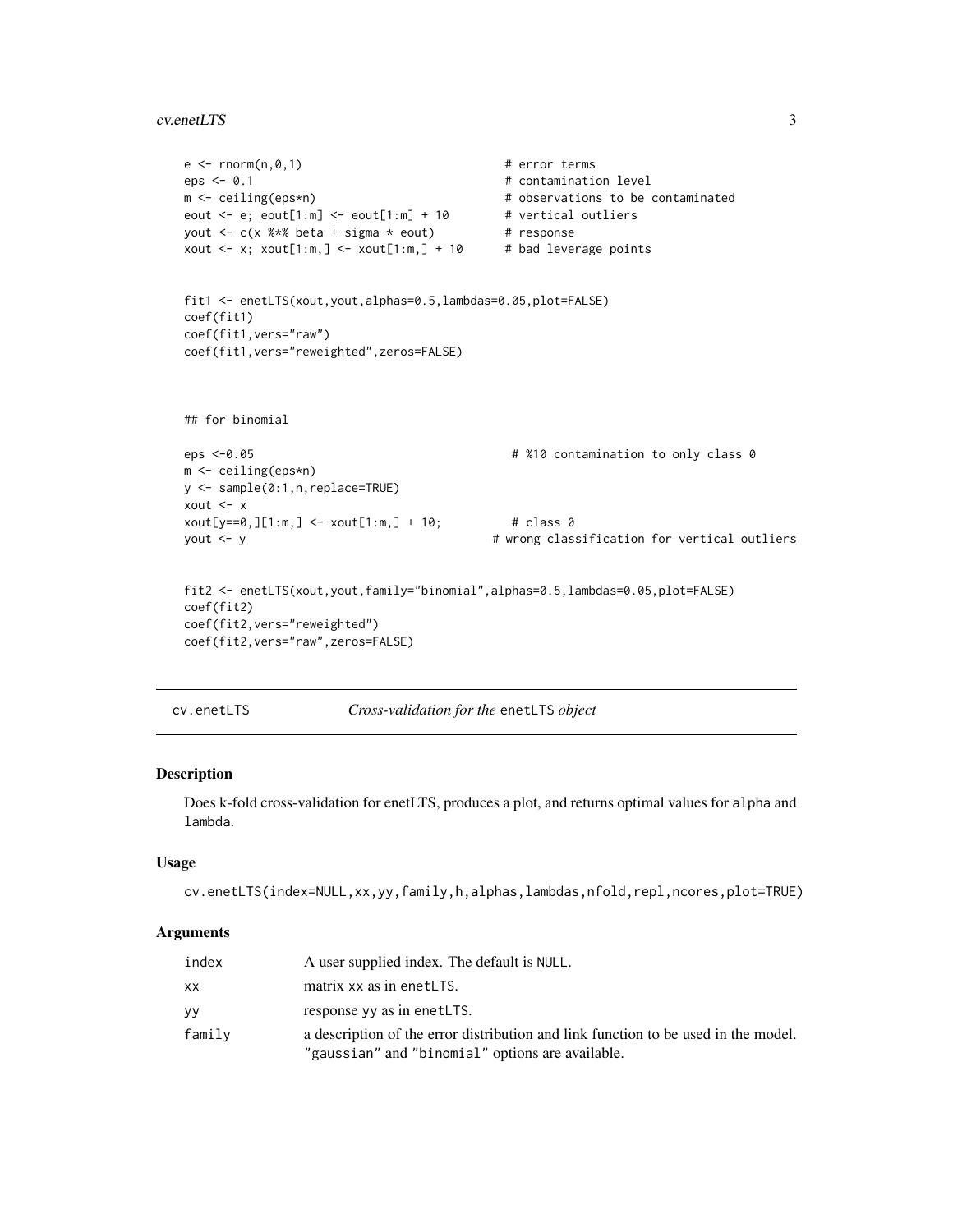<span id="page-3-0"></span>

| h       | a user supplied numeric value giving how many observations will be used.                                                                                                                                                                |
|---------|-----------------------------------------------------------------------------------------------------------------------------------------------------------------------------------------------------------------------------------------|
| alphas  | a user supplied alpha sequence for the elastic net penalty, which is the mixing<br>proportion of the ridge and lasso penalties and takes value in [0,1]. Here $\alpha = 1$<br>is the lasso penalty, and $\alpha = 0$ the ridge penalty. |
| lambdas | a user supplied lambda sequence for the strength of the elastic net penalty.                                                                                                                                                            |
| nfold   | a user supplied numeric value for fold number of k-fold cross-validation which<br>used in varied functions of the algorithm. The default is 5-fold cross-validation.                                                                    |
| repl    | a user supplied positive number for more stable results, repeat the k-fold CV<br>repl times and take the average of the corresponding evaluation measure. The<br>default is 5.                                                          |
| ncores  | a positive integer giving the number of processor cores to be used for parallel<br>computing. The default is 4.                                                                                                                         |
| plot    | a logical indicating if produces a plot for k-fold cross-validation based on alpha<br>and lambda combinations. The default is TRUE.                                                                                                     |

#### Value

produces a plot, and returns optimal values for alpha and lambda

#### Note

This is an internal function. But, it is also available for direct usage to obtain optimal values of alpha and lambda for user supplied index set.

## Author(s)

Fatma Sevinc KURNAZ, Irene HOFFMANN, Peter FILZMOSER Maintainer: Fatma Sevinc KURNAZ <fskurnaz@gmail.com>;<fskurnaz@yildiz.edu.tr>

<span id="page-3-1"></span>enetLTS *Robust and sparse estimation for linear and logistic regression*

#### Description

Compute fully robust versions of the elastic net estimator, which allows for sparse model estimates, for linear and logistic regression.

#### Usage

```
enetLTS(xx, yy, family=c("gaussian","binomial"),
alphas, lambdas, lambdaw, hsize=0.75,
intercept=TRUE, nsamp=500, s1=10, nCsteps=20, nfold=5,
seed=NULL, plot=TRUE, repl=5, para=TRUE, ncores=1,
del=0.0125, tol=-1e6, scal=TRUE, type=c("response","class"))
```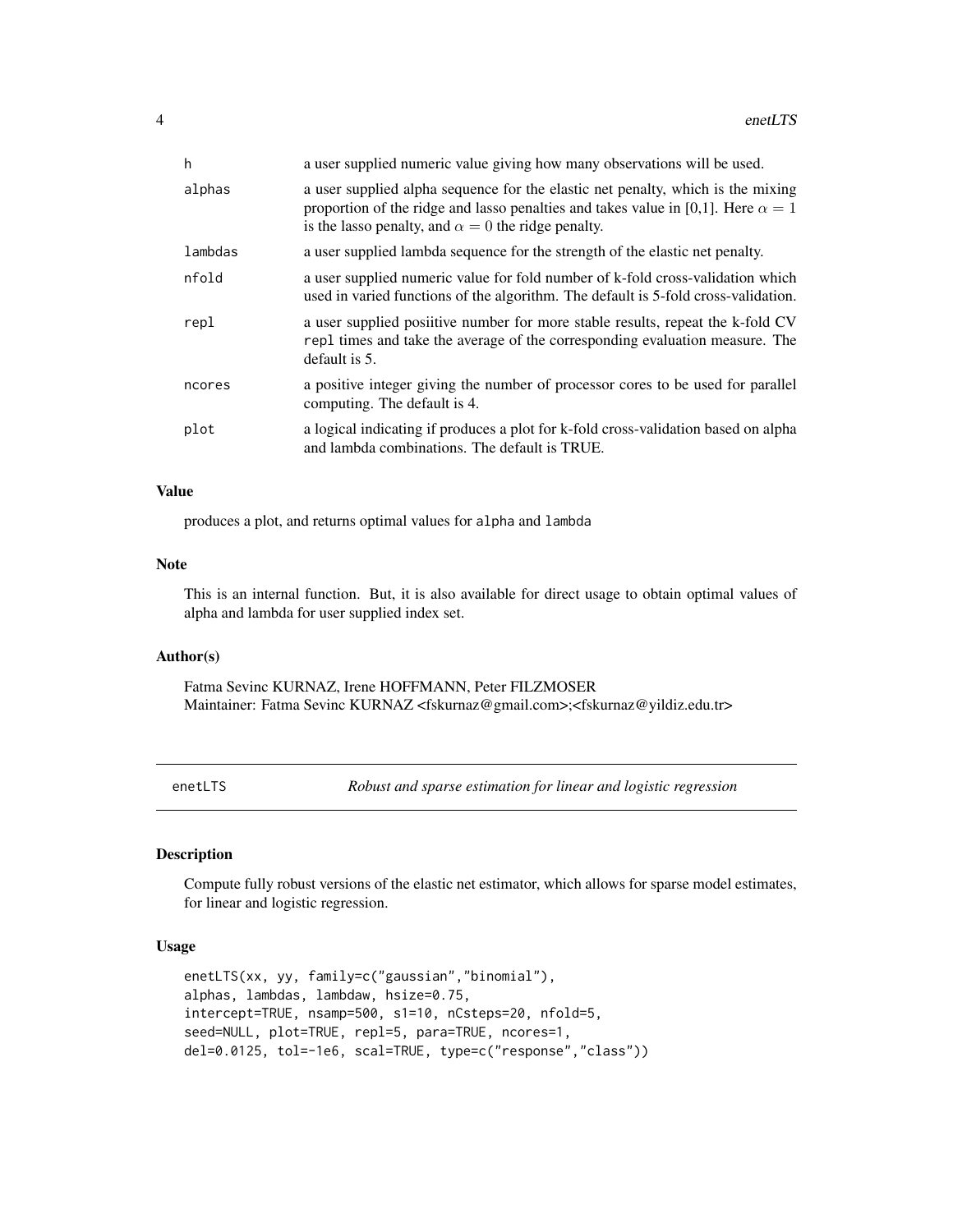#### <span id="page-4-0"></span>enetLTS 5

## Arguments

| xх        | a numeric matrix containing the predictor variables.                                                                                                                                                                                                                                                                                                                                                                                                                                                                                                                                                      |
|-----------|-----------------------------------------------------------------------------------------------------------------------------------------------------------------------------------------------------------------------------------------------------------------------------------------------------------------------------------------------------------------------------------------------------------------------------------------------------------------------------------------------------------------------------------------------------------------------------------------------------------|
| уу        | response variable. Quantitative for family="gaussian". For family="binomial"<br>should be a factor with two levels which is coded as $\theta$ and 1.                                                                                                                                                                                                                                                                                                                                                                                                                                                      |
| family    | a description of the error distribution and link function to be used in the model.<br>"gaussian" and "binomial" options are available.                                                                                                                                                                                                                                                                                                                                                                                                                                                                    |
| alphas    | a user supplied alpha sequence for the elastic net penalty, which is the mixing<br>proportion of the ridge and lasso penalties and takes value in [0,1]. $\alpha = 1$ is the<br>lasso penalty, and $\alpha = 0$ the ridge penalty. If not provided a sequence, default<br>is 41 equally spaced values.                                                                                                                                                                                                                                                                                                    |
| lambdas   | a user supplied lambda sequence for the strength of the elastic net penalty. If not<br>provided a sequence, default is chosen with steps of size -0.025 lambda0 with<br>$0 \leq \lambda \leq$ lambda0 for linear regression and -0.025 lambda00 with $0 \leq \lambda \leq$<br>$lambda00$ for logistic regression. lambda0 is determined based on the Pearson<br>correlation between y and the jth predictor variable x <sub>j</sub> on winsorized data for<br>linear regression. In lambda00 for logistic regression, the Pearson correlation is<br>replaced by a robustified point-biserial correlation. |
| lambdaw   | a user supplied lambda sequence for reweighting step. If not provided, default<br>is computed by using k-fold cross-validation via cv.glmnet function.                                                                                                                                                                                                                                                                                                                                                                                                                                                    |
| hsize     | a user supplied numeric value giving the percentage of the residuals for which<br>the elastic net penalized sum of squares for linear regression or for which the<br>elastic net penalized sum of deviances for logistic regression should be mini-<br>mized. The default is 0.75.                                                                                                                                                                                                                                                                                                                        |
| intercept | a logical indicating whether a constant term should be included in the model<br>(the default is TRUE).                                                                                                                                                                                                                                                                                                                                                                                                                                                                                                    |
| scal      | a logical indicating whether scale the predictors by their arithmetic means and<br>standard deviations. For family="gaussian", it also indicates if mean-center<br>the response variable or not. The default is TRUE. Note that scaling is performed<br>on the subsamples rather than the full data set.                                                                                                                                                                                                                                                                                                  |
| nsamp     | a numeric vector giving the number of subsamples to be used in the beginning<br>of the algorithm, which gives the number of initial subsamples to be used. The<br>default is to first perform C-steps on 500 initial subsamples, and then to keep the<br>s1 subsamples with the lowest value (or highest value based on which model is<br>used - "gaussian" or "binomial") of the objective function for additional C-<br>steps until convergence.                                                                                                                                                        |
| s1        | a number of subsamples to keep after perform C-steps on nsamp initial sub-<br>sets. For those remaining subsets, additional C-steps are performed until con-<br>vergence. The default is 10.                                                                                                                                                                                                                                                                                                                                                                                                              |
| nCsteps   | a positive integer giving the number of C-steps to perform on determined s1<br>subsamples. The default is 20.                                                                                                                                                                                                                                                                                                                                                                                                                                                                                             |
| nfold     | a user supplied numeric value for fold number of k-fold cross-validation which<br>used in varied functions of the algorithm. The default is 5-fold cross-validation.                                                                                                                                                                                                                                                                                                                                                                                                                                      |
| seed      | optional initial seed for the random number generator (see. Random. seed) when<br>determine initial subsets at the beginning of the algorithm. The default is NULL.                                                                                                                                                                                                                                                                                                                                                                                                                                       |
|           |                                                                                                                                                                                                                                                                                                                                                                                                                                                                                                                                                                                                           |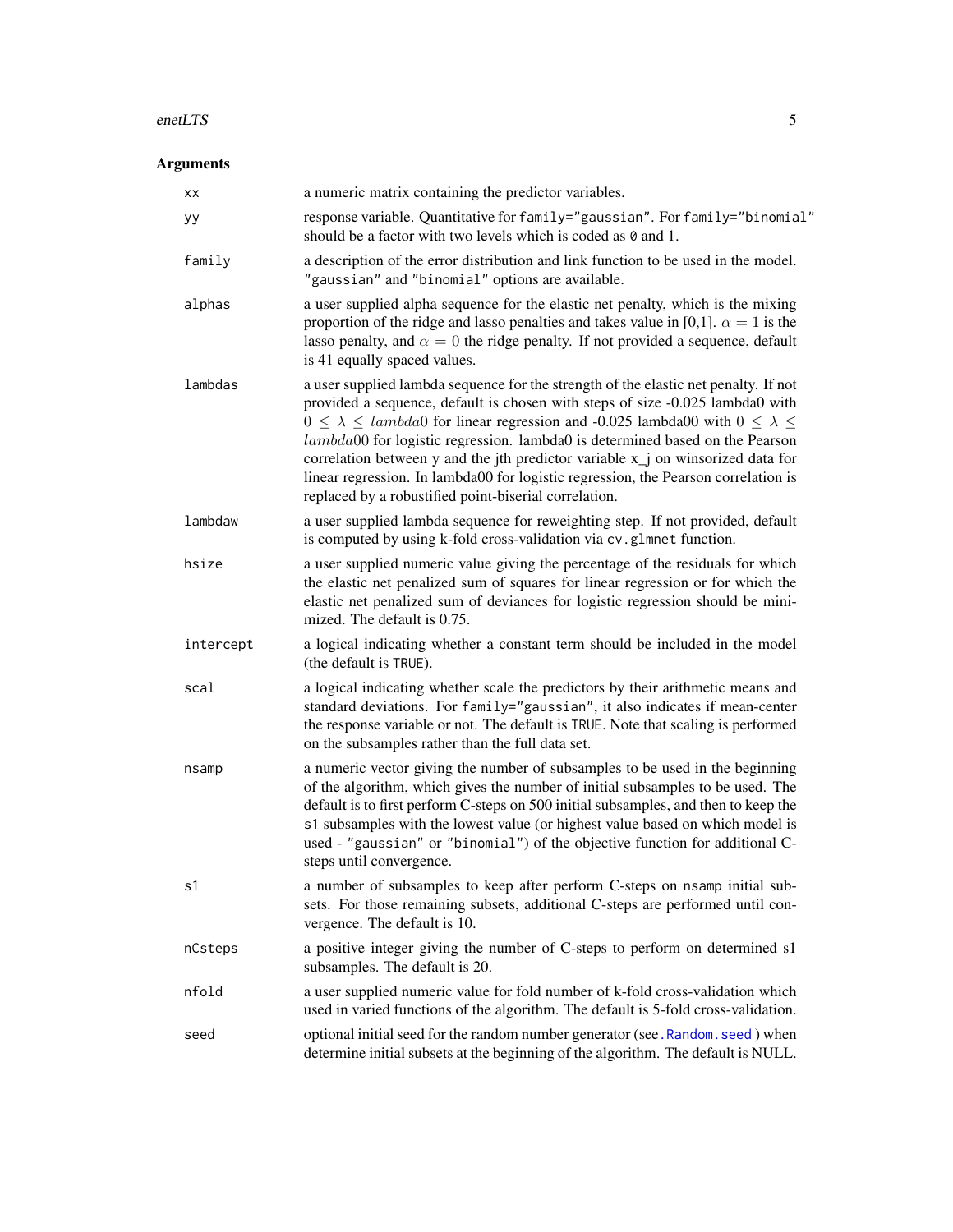| plot   | a logical indicating if produces a plot for k-fold cross-validation based on alpha<br>and lambda combinations. The default is TRUE.                                                                                                                                                                                           |
|--------|-------------------------------------------------------------------------------------------------------------------------------------------------------------------------------------------------------------------------------------------------------------------------------------------------------------------------------|
| repl   | a user supplied positive number for more stable results, repeat the k-fold CV<br>repl times and take the average of the corresponding evaluation measure. The<br>default is 5.                                                                                                                                                |
| para   | if TRUE, use parallel to fit each fold. Must register parallel before hand, such<br>as doMC or others.                                                                                                                                                                                                                        |
| ncores | a positive integer giving the number of processor cores to be used for parallel<br>computing (the default is 1 for no parallelization). If this is set to NA, all available<br>processor cores are used. For prediction error estimation, parallel computing is<br>implemented on the R level using package <b>parallel</b> . |
| del    | The default is 0.0125.                                                                                                                                                                                                                                                                                                        |
| tol    | a small numeric value for convergence. The default is -1e6.                                                                                                                                                                                                                                                                   |
| type   | type of prediction required. type="response" gives the fitted probabilities for<br>"binomial" and gives the fitted values for "gaussian". type="class" is avail-<br>able only for "binomial" model, and produces the class label corresponding to<br>the maximum probability.                                                 |

## Details

The idea of repeatedly applying the non-robust classical elastic net estimators to data subsets only is used for linear and logistic regression. The algorithm starts with 500 elemental subsets only for one combination of  $\alpha$  and  $\lambda$ , and takes the warm start strategy for subsequent combinations. This idea saves the computation time. To choose the elastic net penalties, k-fold cross-validation is used and the replication option is provided for more stable results. Robustness has been achieved by using trimming idea, therefore a reweighting step is introduced in order to improve the efficiency. The outliers are identified according to current model. For family="gaussian", standardized residuals are used. For family="binomial", the Pearson residuals which are approximately standard normally distributed is used. Then the weights are defined by the binary weight function using del=0.0125, which allows to be flagged as outliers of the 2.5% of the observations in the normal model. Therefore, binary weight function produces a clear distinction between the "good observations" and "outliers".

#### Value

| objective | a numeric vector giving the respective values of the enetLTS objective function,<br>i.e., the elastic net penalized sums of the $h$ smallest squared residuals from the<br>raw fits for family="gaussian" and the elastic net penalized sums of the $h$<br>deviances from the raw fits for family="binomial". |
|-----------|---------------------------------------------------------------------------------------------------------------------------------------------------------------------------------------------------------------------------------------------------------------------------------------------------------------|
| best      | an integer vector containing the respective best subsets of $h$ observations found<br>and used for computing the raw estimates.                                                                                                                                                                               |
| raw.wt    | an integer vector containing binary weights that indicate outliers from the re-<br>spective raw fits, <i>i.e.</i> , the weights used for the reweighted fits.                                                                                                                                                 |
| wt        | an integer vector containing binary weights that indicate outliers from the re-<br>spective reweighted fits, i.e., the weights are 1 for observations with reasonably<br>small reweighted residuals and 0 for observations with large reweighted residu-<br>als.                                              |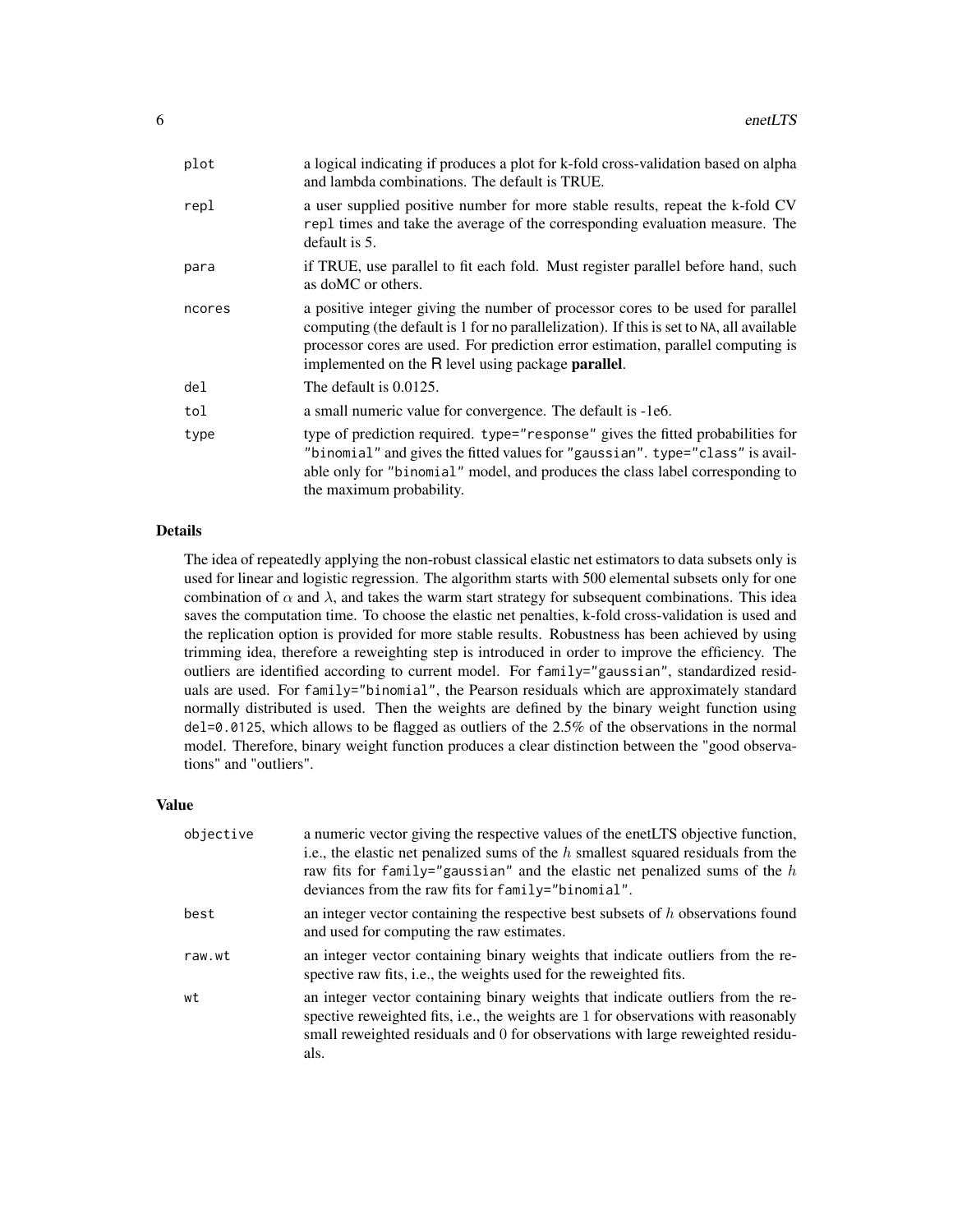#### <span id="page-6-0"></span>enetLTS 7

| a00               | intercept term obtained from the raw fit.                                                                                     |
|-------------------|-------------------------------------------------------------------------------------------------------------------------------|
| raw.coefficients  |                                                                                                                               |
|                   | a numeric vector containing the respective coefficient estimates from the raw fit.                                            |
| a0                | intercept term obtained from the reweighted fit.                                                                              |
| coefficients      | a numeric vector containing the respective coefficient estimates from the reweighted<br>fit.                                  |
| alpha             | an optimal elastic net mixing parameter value obtained with k-fold cross-validation.                                          |
| lambda            | an optimal value for the strength of the elastic net penalty obtained with k-fold<br>cross-validation.                        |
| lambdaw           | an optimal value for the strength of the elastic net penalty re-obtained with k-<br>fold cross-validation for reweighted fit. |
| num.nonzerocoef   |                                                                                                                               |
|                   | the number of the nonzero coefficients in the model.                                                                          |
| h                 | the number of observations used to compute the raw estimates.                                                                 |
| raw.residuals     | a numeric vector containing the respective residuals from the raw fits.                                                       |
| residuals         | a numeric vector containing the respective residuals from the reweighted fits.                                                |
| raw.fitted.values |                                                                                                                               |
|                   | a numeric vector containing the respective fitted values of the response from the<br>raw fits.                                |
| fitted.values     | a numeric vector containing the respective fitted values of the response from the<br>reweighted fits.                         |
| raw.rmse          | root mean squared error for raw fit, which is available for only family="gaussian".                                           |
| rmse              | root mean squared error for reweighted fit, which is available for only family ="gaussian".                                   |
| classnames        | class names for logistic model, which is available for only family="binomial".                                                |
| classize          | class sizes for logisitic model, which is available for only family="binomial".                                               |
| inputs            | all inputs used in the function enetLTS.R.                                                                                    |
| call              | the matched function call.                                                                                                    |

## Author(s)

Fatma Sevinc KURNAZ, Irene HOFFMANN, Peter FILZMOSER

#### References

Kurnaz, F.S., Hoffmann, I. and Filzmoser, P. (2017) Robust and sparse estimation methods for high dimensional linear and logistic regression. *Chemometrics and Intelligent Laboratory Systems.*

## See Also

```
print, predict, coef, nonzeroCoef.enetLTS, plot, plotCoef.enetLTS, plotResid.enetLTS,
plotDiagnostic.enetLTS, residuals, fitted, weights
```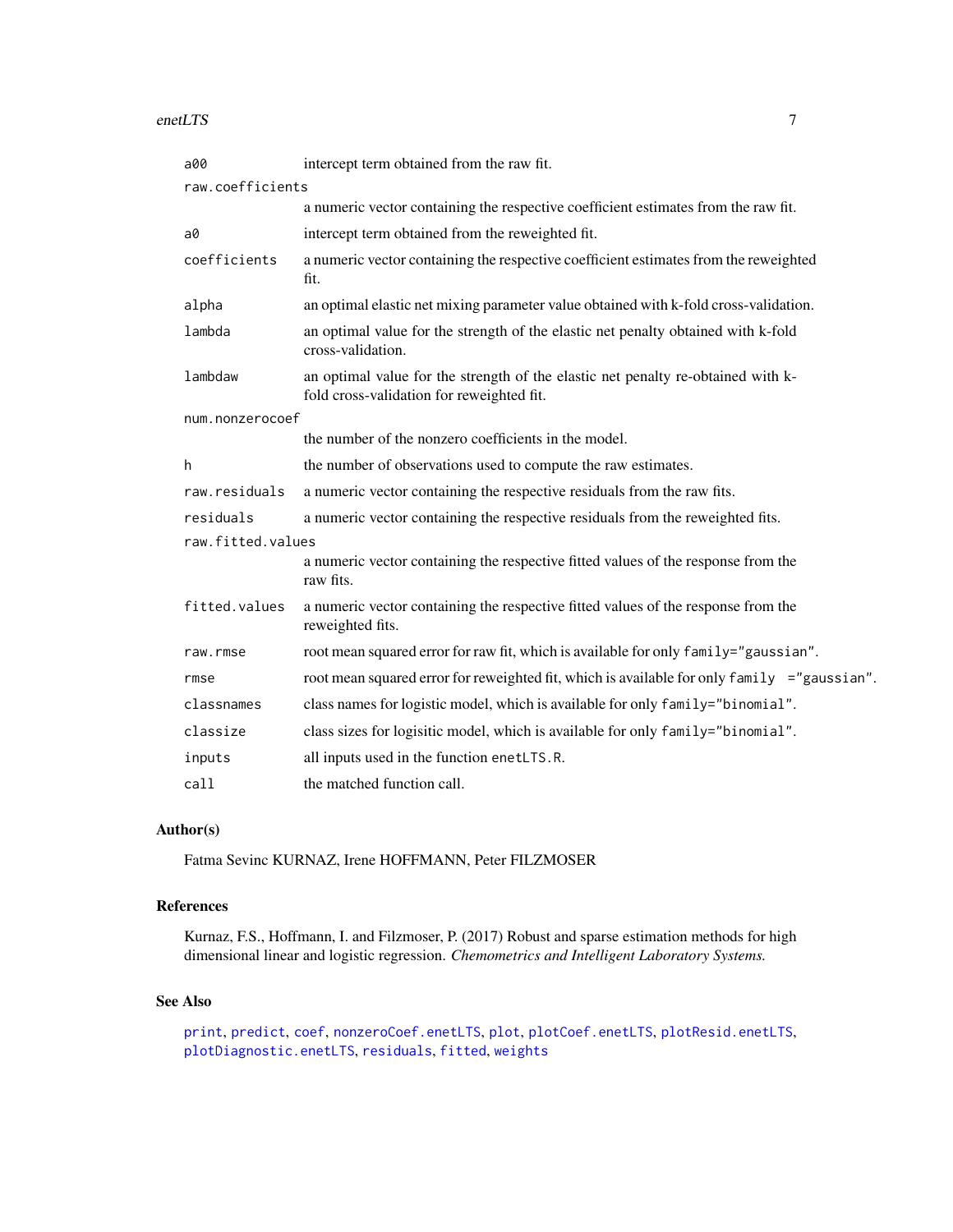#### Examples

## for gaussian

```
set.seed(86)
n <- 100; p <- 25 # number of observations and variables
beta \leq rep(0,p); beta[1:6] \leq 1 \neq 10% nonzero coefficients
sigma <- 0.5 # controls signal-to-noise ratio
x <- matrix(rnorm(n*p, sigma),nrow=n)
e \leq -rnorm(n, \emptyset, 1) # error terms
eps <- 0.1 				 \qquad + contamination level
m <- ceiling(eps*n) + observations to be contaminated
eout \leq e; eout[1:m] \leq eout[1:m] + 10 # vertical outliers
yout <-c(x \times x) beta + sigma * eout) # response
xout \leq x; xout[1:m,] \leq -x xout[1:m,] + 10 # bad leverage points
fit <- enetLTS(xout,yout,alphas=0.5,lambdas=0.05,plot=FALSE)
# determine user supplied alpha and lambda sequences
# alphas=seq(0,1,length=11)
# 10 <- robustHD::lambda0(xout,yout) # use # lambda0 function from robustHD package
# lambdas <- seq(l0,0,by=-0.1*l0)
# fit <- enetLTS(xout,yout,alphas=alphas,lambdas=lambdas)
## for binomial
eps <-0.05 # %10 contamination to only class 0
m <- ceiling(eps*n)
y <- sample(0:1,n,replace=TRUE)
xout <- x
xout[y == 0, ][1:m, ] <- xout[1:m, ] + 10; # class 0
yout <- y # wrong classification for vertical outliers
fit <- enetLTS(xout,yout,family="binomial",alphas=0.5,lambdas=0.05,plot=FALSE)
# determine user supplied alpha and lambda sequences
# l00 <- lambda00(xout,yout,normalize=TRUE,intercept=TRUE)
# lambdas <- seq(l00,0,by=-0.01*l00)
# fit <- enetLTS(xout,yout,family="binomial",alphas=alphas,lambdas=lambdas)
```

```
fitted.enetLTS the fitted values from the "enetLTS" object.
```
## **Description**

A numeric vector which extract fitted values from the current model.

## Usage

```
## S3 method for class 'enetLTS'
fitted(object,vers=c("reweighted","raw","both"),type=c("response","class"),...)
```
<span id="page-7-0"></span>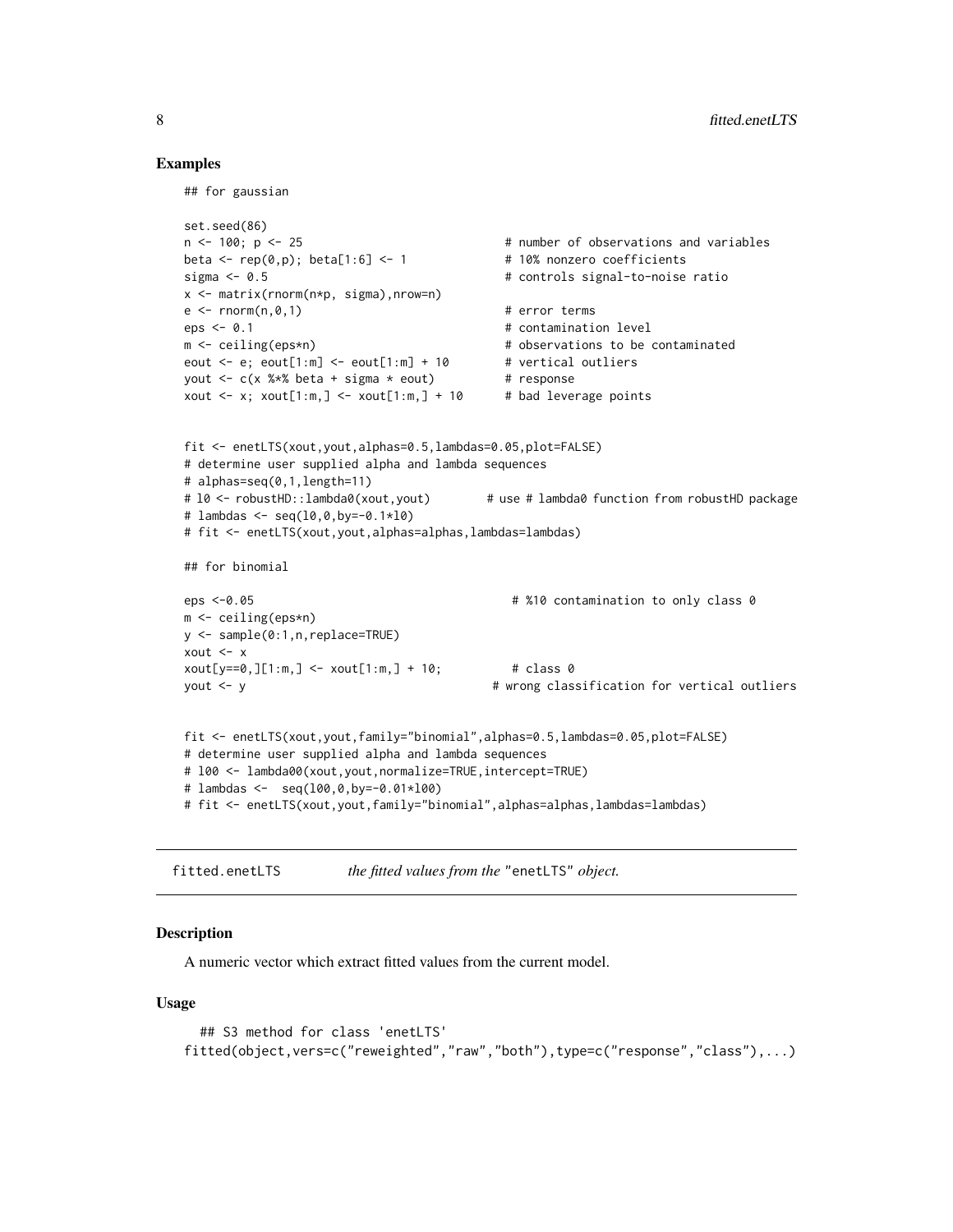## <span id="page-8-0"></span>fitted.enetLTS 9

#### **Arguments**

| object | the model fit from which to extract fitted values.                                                                                                                                                                                                                            |
|--------|-------------------------------------------------------------------------------------------------------------------------------------------------------------------------------------------------------------------------------------------------------------------------------|
| vers   | a character string specifying for which fit to make predictions. Possible values<br>are "reweighted" (the default) for predicting values from the reweighted fit,<br>"raw" for predicting values from the raw fit, or "both" for predicting values<br>from both fits.         |
| type   | type of prediction required. type="response" gives the fitted probabilities for<br>"binomial" and gives the fitted values for "gaussian". type="class" is avail-<br>able only for "binomial" model, and produces the class label corresponding to<br>the maximum probability. |
| .      | additional arguments from the enetLTS object if needed.                                                                                                                                                                                                                       |

## Value

A numeric vector containing the requested fitted values.

#### Author(s)

Fatma Sevinc KURNAZ, Irene HOFFMANN, Peter FILZMOSER Maintainer: Fatma Sevinc KURNAZ <fskurnaz@gmail.com>;<fskurnaz@yildiz.edu.tr>

#### See Also

[enetLTS](#page-3-1), [predict.enetLTS](#page-18-1), [residuals.enetLTS](#page-22-1)

```
## for gaussian
set.seed(86)<br>n <- 100; p <- 25
                                       # number of observations and variables
beta \leq rep(0,p); beta[1:6] \leq 1 \neq 10% nonzero coefficients
sigma <- 0.5 # controls signal-to-noise ratio
x <- matrix(rnorm(n*p, sigma),nrow=n)
e \leq -rnorm(n, \emptyset, 1) # error terms
eps < -0.1 # contamination level
m <- ceiling(eps*n) + observations to be contaminated
eout \leq e; eout[1:m] \leq eout[1:m] + 10 # vertical outliers
yout \leq c(x %*% beta + sigma * eout) # response
xout \leq x; xout[1:m,] \leq xout[1:m,] + 10 # bad leverage points
fit1 <- enetLTS(xout,yout,alphas=0.5,lambdas=0.05,plot=FALSE)
fitted(fit1)
fitted(fit1,vers="raw")
fitted(fit1,vers="both")
fitted(fit1,vers="reweighted",type="response")
## for binomial
eps <-0.05 # %10 contamination to only class 0
```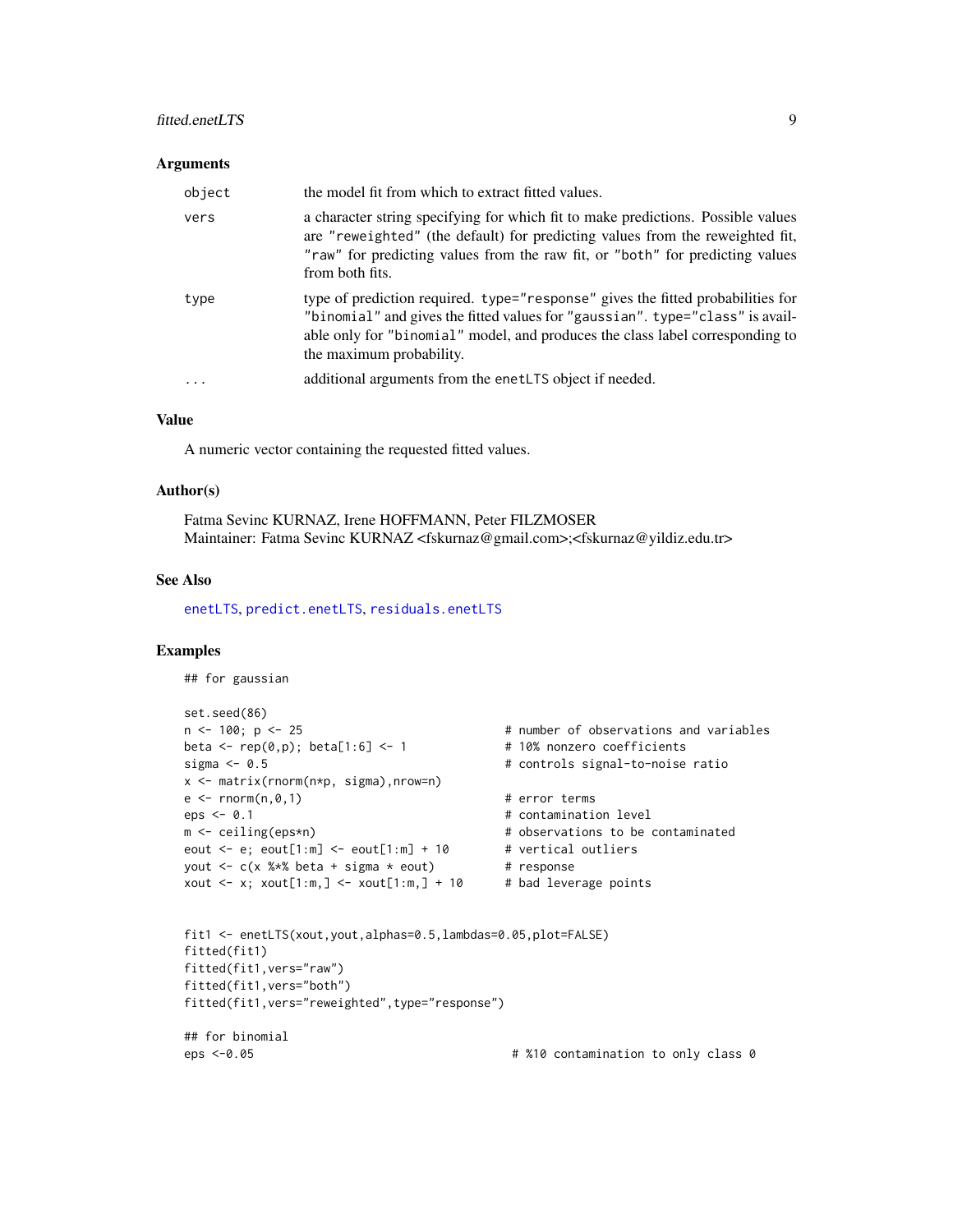```
m <- ceiling(eps*n)
y <- sample(0:1,n,replace=TRUE)
xout \leftarrow xxout[y == 0, ][1:m, ] <- xout[1:m, ] + 10; # class 0
```
yout <- y # wrong classification for vertical outliers

```
fit2 <- enetLTS(xout,yout,family="binomial",alphas=0.5,lambdas=0.05,plot=FALSE)
fitted(fit2)
fitted(fit2,vers="raw")
fitted(fit2,vers="both",type="class")
fitted(fit2,vers="both")
fitted(fit2,vers="reweighted",type="class")
```
lambda00 *Upper limit of the penalty parameter for* family="binomial"

#### Description

Use bivariate winsorization to estimate the smallest value of the upper limit for the penalty parameter.

## Usage

```
lambda00(x,y,normalize=TRUE,intercept=TRUE,const=2,prob=0.95,
     tol=.Machine$double.eps^0.5,eps=.Machine$double.eps,...)
```
## Arguments

| $\boldsymbol{\mathsf{x}}$ | a numeric matrix containing the predictor variables.                                                                                              |
|---------------------------|---------------------------------------------------------------------------------------------------------------------------------------------------|
| y                         | a numeric vector containing the response variable.                                                                                                |
| normalize                 | a logical indicating whether the winsorized predictor variables should be nor-<br>malized or not (the default is TRUE).                           |
| intercept                 | a logical indicating whether a constant term should be included in the model<br>(the default is TRUE).                                            |
| const                     | numeric; tuning constant to be used in univariate winsorization (the default is<br>(2).                                                           |
| prob                      | numeric; probability for the quantile of the $\chi^2$ distribution to be used in bivariate<br>winsorization (the default is 0.95).                |
| tol                       | a small positive numeric value used to determine singularity issues in the com-<br>putation of correlation estimates for bivariate winsorization. |
| eps                       | a small positive numeric value used to determine whether the robust scale esti-<br>mate of a variable is too small (an effective zero).           |
| $\cdots$                  | additional arguments if needed.                                                                                                                   |

<span id="page-9-0"></span>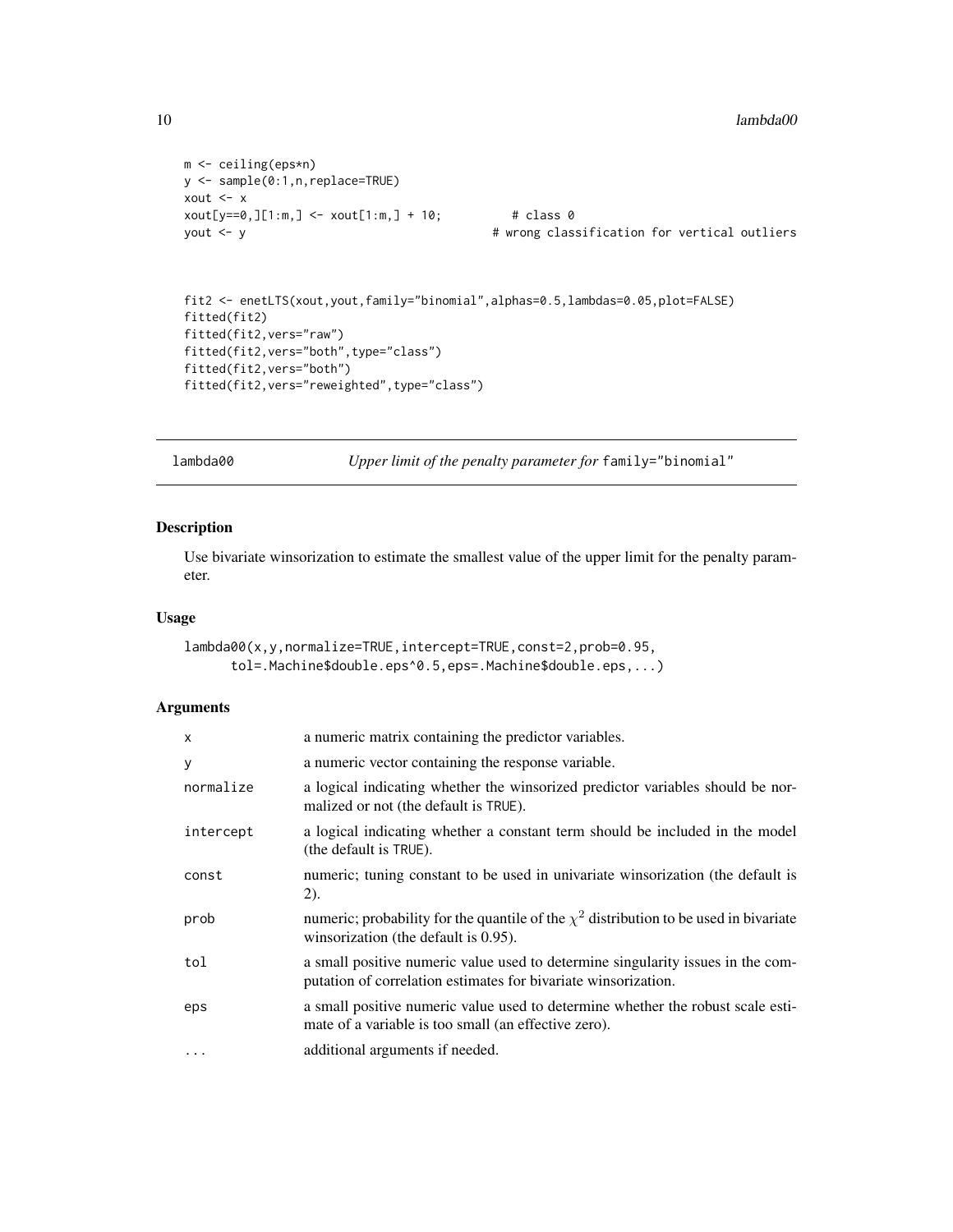#### <span id="page-10-0"></span> $lambda00$  11

## Details

The estimation procedure is done with similar approach as in Alfons et al. (2013). But the Pearson correlation between y and the jth predictor variable xj on winsorized data is replaced to a robustified point-biserial correlation for logistic regression.

## Value

A robust estimate of the smallest value of the penalty parameter for enetLTS regression (for family="binomial").

#### **Note**

For linear regression, we take exactly same procedure as in Alfons et al., which is based on the Pearson correlation between y and the jth predictor variable xj on winsorized data. See Alfons et al. (2013).

#### Author(s)

Fatma Sevinc KURNAZ, Irene HOFFMANN, Peter FILZMOSER Maintainer: Fatma Sevinc KURNAZ <fatmasevinckurnaz@gmail.com>;<fskurnaz@yildiz.edu.tr>

## References

Kurnaz, F.S., Hoffmann, I. and Filzmoser, P. (2017) Robust and sparse estimation methods for high dimensional linear and logistic regression. *Chemometrics and Intelligent Laboratory Systems.*

Alfons, A., Croux, C. and Gelper, S. (2013) Sparse least trimmed squares regression for analyzing high-dimensional large data sets. *The Annals of Applied Statistics*, 7(1), 226–248.

#### See Also

[enetLTS](#page-3-1), [sparseLTS](#page-0-0), [lambda0](#page-0-0)

#### Examples

```
set.seed(86)
n <- 100; p <- 25 \hbox{ } # number of observations and variables
beta \leftarrow \text{rep}(0,p); beta[1:6] \leftarrow 1 \quad # 10% nonzero coefficients
sigma <- 0.5 \qquad \qquad \qquad \qquad \qquad # controls signal-to-noise ratio
x <- matrix(rnorm(n*p, sigma),nrow=n)
e \leq -rnorm(n, \emptyset, 1) # error terms
eps <-0.05 # %10 contamination to only class 0
m <- ceiling(eps*n)
y <- sample(0:1,n,replace=TRUE)
xout <- x
xout[y == 0, ][1:m, ] < -xout[1:m, ] + 10; # class 0
yout <- y # wrong classification for vertical outliers
```
# compute smallest value of the upper limit for the penalty parameter l00 <- lambda00(xout,yout)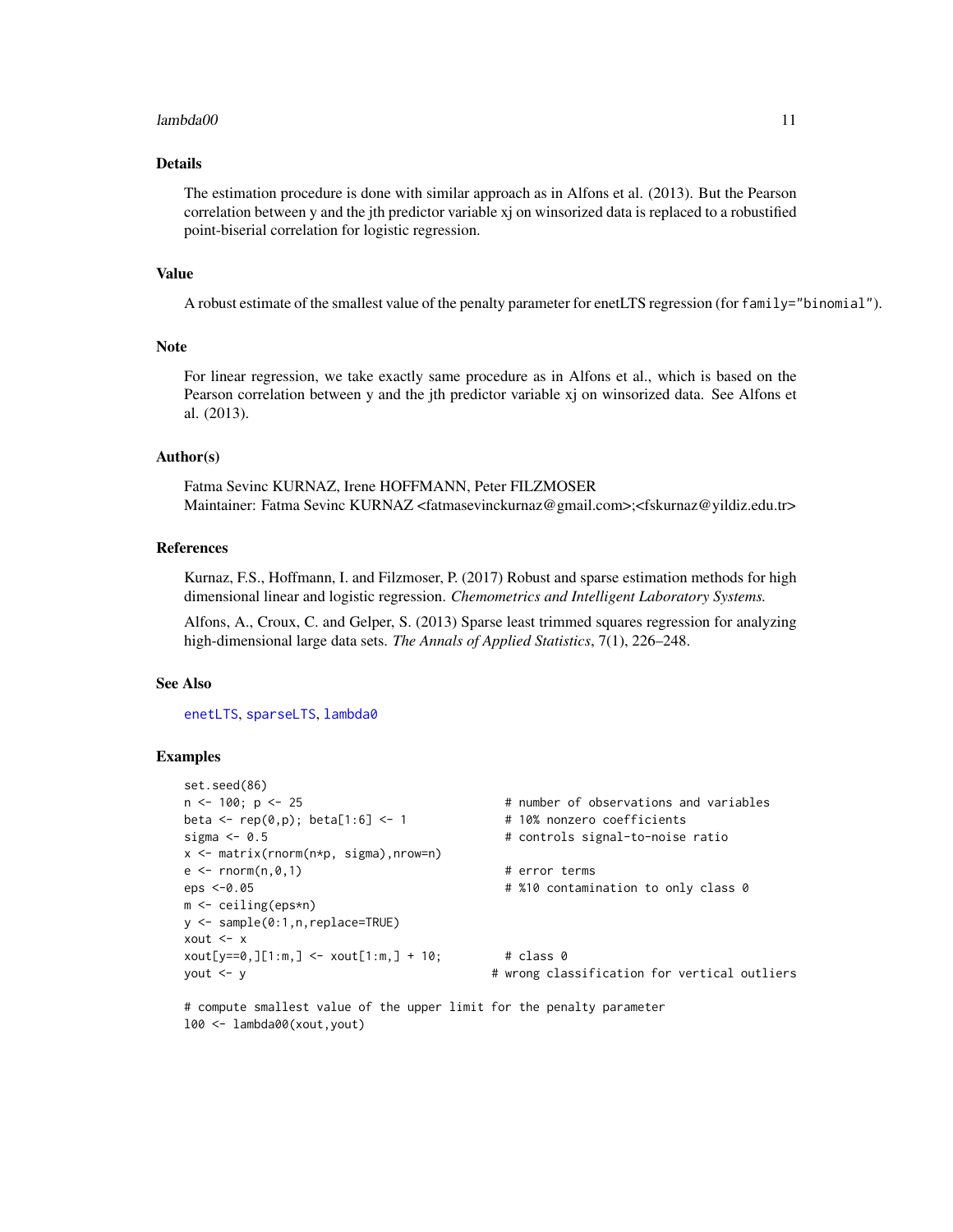<span id="page-11-1"></span><span id="page-11-0"></span>nonzeroCoef.enetLTS *nonzero coefficients indices from the* "enetLTS" *object*

#### Description

A numeric vector which gives the indices of nonzero coefficients from the current model.

## Usage

```
nonzeroCoef.enetLTS(beta)
```
#### **Arguments**

beta Coefficient vector

#### Value

A numeric vector containing the requeste.

## Author(s)

Fatma Sevinc KURNAZ, Irene HOFFMANN, Peter FILZMOSER Maintainer: Fatma Sevinc KURNAZ <fatmasevinckurnaz@gmail.com>;<fskurnaz@yildiz.edu.tr>

#### See Also

[enetLTS](#page-3-1), [predict.enetLTS](#page-18-1), [coef.enetLTS](#page-1-1)

#### Examples

```
## for gaussian
set.seed(86)
n <- 100; p <- 25 # number of observations and variables
beta \leq rep(0,p); beta[1:6] \leq 1 \neq 10% nonzero coefficients
sigma <- 0.5 # controls signal-to-noise ratio
x <- matrix(rnorm(n*p, sigma),nrow=n)
e \leq -r \cdot \text{norm}(n, \emptyset, 1) # error terms
eps <- 0.1 # contamination level
m <- ceiling(eps*n) + observations to be contaminated
eout \leq e; eout[1:m] \leq eout[1:m] + 10 # vertical outliers
yout \leq c(x %*% beta + sigma * eout) # response
xout \leq x; xout[1:m,] \leq xout[1:m,] + 10 # bad leverage points
```

```
fit1 <- enetLTS(xout,yout,alphas=0.5,lambdas=0.05,plot=FALSE)
beta1 <- coef(fit1)
nonzeroCoef.enetLTS(beta1)
```
## for binomial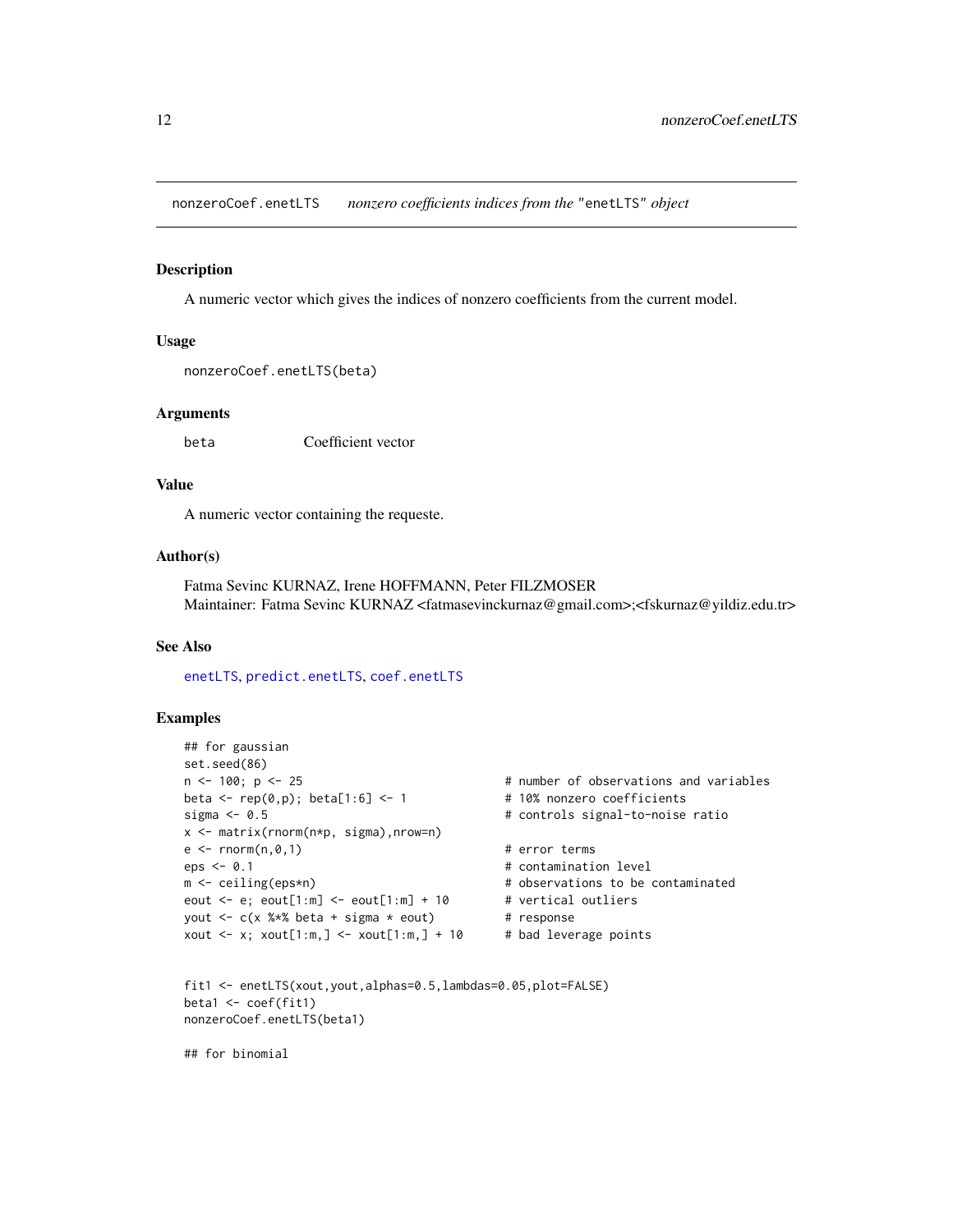## <span id="page-12-0"></span>plot.enetLTS 13

```
eps <-0.05 # %10 contamination to only class 0
m <- ceiling(eps*n)
y <- sample(0:1,n,replace=TRUE)
xout <- x
xout[y == 0, ][1:m, ] < -xout[1:m, ] + 10; # class 0
yout <- y # wrong classification for vertical outliers
```

```
fit2 <- enetLTS(xout,yout,family="binomial",alphas=0.5,lambdas=0.05,plot=FALSE)
beta1 <- coef(fit2,vers="raw")
nonzeroCoef.enetLTS(beta1)
```
## Description

Produce plots for the coefficients, residuals, and diagnostics of the current model.

## Usage

```
## S3 method for class 'enetLTS'
plot(x,method=c("coefficients","resid","diagnostic"),
       vers=c("reweighted","raw"),...)
```
#### Arguments

| $\mathsf{x}$ | object of class enetLTS, the model fit to be plotted.                                                                                                                                                                                                        |
|--------------|--------------------------------------------------------------------------------------------------------------------------------------------------------------------------------------------------------------------------------------------------------------|
| method       | a character string specifying the type of plot. Possible values are "coefficients"<br>to plot the coefficients via plotCoef.enetLTS, "resid" to plot the residuals via<br>plotResid.enetLTS, or "diagnostic" for diagnostic plot via plotDiagnostic.enetLTS. |
| vers         | a character string denoting which model to use for the plots. Possible values<br>are "reweighted" (the default) for plots from the reweighted fit, and "raw" for<br>plots from the raw fit.                                                                  |
| $\ddotsc$    | additional arguments from the enetLTS object if needed.                                                                                                                                                                                                      |

#### Value

An object of class "ggplot" (see [ggplot](#page-0-0)).

#### Note

For method, the choices are:

method="coefficients" - coefficients vs indices.

method="resid" - residuals vs indices. (for both family="binomial" and family="gaussian").

- additionally, residuals vs fitted values (for only family="gaussian").

method="diagnostics" - fitted values vs indices.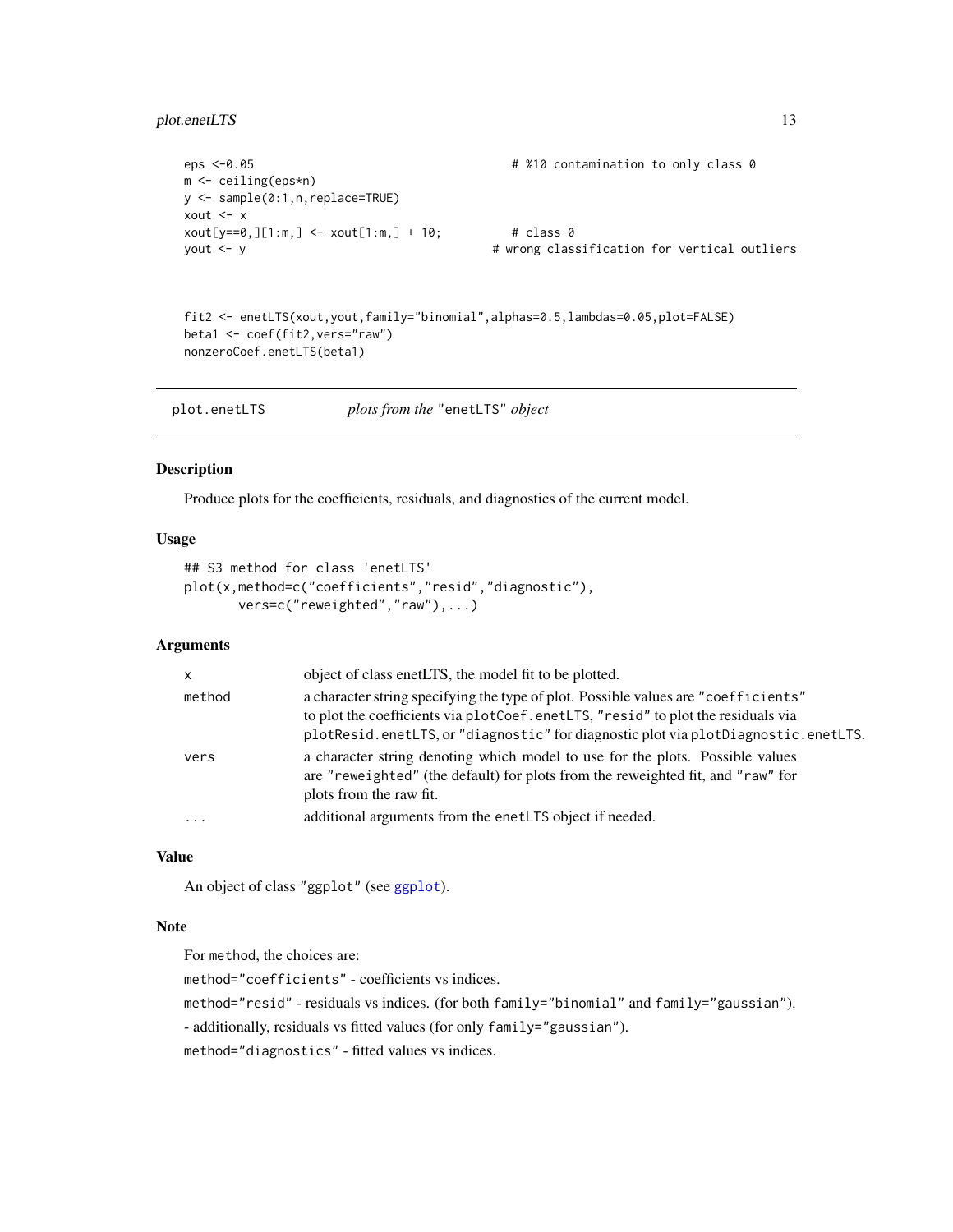#### <span id="page-13-0"></span>Author(s)

Fatma Sevinc KURNAZ, Irene HOFFMANN, Peter FILZMOSER Maintainer: Fatma Sevinc KURNAZ <fatmasevinckurnaz@gmail.com>;<fskurnaz@yildiz.edu.tr>

#### **References**

Kurnaz, F.S., Hoffmann, I. and Filzmoser, P. (2017) Robust and sparse estimation methods for high dimensional linear and logistic regression. *Chemometrics and Intelligent Laboratory Systems*.

## See Also

[ggplot](#page-0-0), [enetLTS](#page-3-1), [coef.enetLTS](#page-1-1), [predict.enetLTS](#page-18-1), [residuals.enetLTS](#page-22-1), [fitted.enetLTS](#page-7-1)

```
## for gaussian
set.seed(86)
n <- 100; p <- 25 \hbox{ } # number of observations and variables
beta \leq rep(0,p); beta[1:6] \leq 1 \neq 10% nonzero coefficients
sigma <- 0.5 # controls signal-to-noise ratio
x <- matrix(rnorm(n*p, sigma),nrow=n)
e \leq -r \cdot \text{norm}(n, \emptyset, 1) # error terms
eps <- 0.1 \qquad \qquad # contamination level
m <- ceiling(eps*n) + observations to be contaminated
eout \leq e; eout[1:m] \leq eout[1:m] + 10 # vertical outliers
yout \leq c(x %*% beta + sigma * eout) # response
xout \leq x; xout[1:m,] \leq xout[1:m,] + 10 # bad leverage points
fit1 <- enetLTS(xout,yout,alphas=0.5,lambdas=0.05,plot=FALSE)
plot(fit1)
plot(fit1,method="resid",vers="raw")
plot(fit1,method="coefficients",vers="reweighted")
plot(fit1,method="diagnostic")
## for binomial
eps <-0.05 # %10 contamination to only class 0
m <- ceiling(eps*n)
y <- sample(0:1,n,replace=TRUE)
xout <- x
xout[y==0, ][1:m, ] \le xout[1:m, ] + 10; # class 0
yout <- y # wrong classification for vertical outliers
```

```
fit2 <- enetLTS(xout,yout,family="binomial",alphas=0.5,lambdas=0.05,plot=FALSE)
plot(fit2)
plot(fit2,method="resid",vers="raw")
plot(fit2,method="coefficients",vers="reweighted")
plot(fit2,method="diagnostic")
```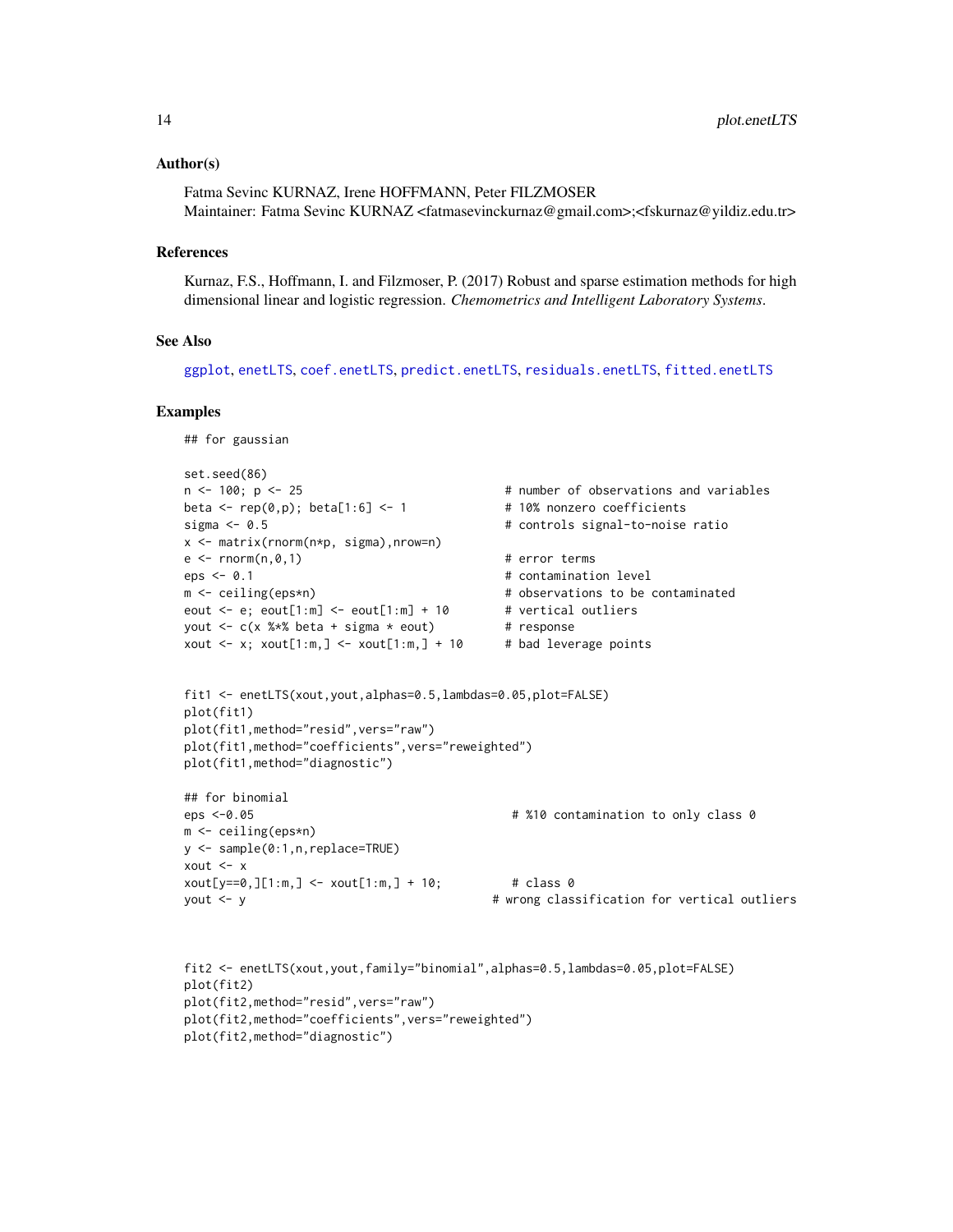<span id="page-14-1"></span><span id="page-14-0"></span>plotCoef.enetLTS *coefficients plots from the* "enetLTS" *object*

#### Description

Produce plots for the coefficients of the current model.

#### Usage

```
plotCoef.enetLTS(object,vers=c("reweighted","raw"),colors=NULL,...)
```
#### Arguments

| object   | the model fit to be plotted.                                                                                                                                                                |
|----------|---------------------------------------------------------------------------------------------------------------------------------------------------------------------------------------------|
| vers     | a character string denoting which model to use for the plots. Possible values<br>are "reweighted" (the default) for plots from the reweighted fit, and "raw" for<br>plots from the raw fit. |
| colors   | optional parameter, list object with list names bars, errorbars, background, abline, scores, cuto<br>each containing a string referring to a color.                                         |
| $\cdots$ | additional arguments from the enet LTS object if needed.                                                                                                                                    |
|          |                                                                                                                                                                                             |

#### Value

An object of class "ggplot" (see [ggplot](#page-0-0)).

#### Author(s)

Fatma Sevinc KURNAZ, Irene HOFFMANN, Peter FILZMOSER Maintainer: Fatma Sevinc KURNAZ <fatmasevinckurnaz@gmail.com>;<fskurnaz@yildiz.edu.tr>

#### References

Kurnaz, F.S., Hoffmann, I. and Filzmoser, P. (2017) Robust and sparse estimation methods for high dimensional linear and logistic regression. *Chemometrics and Intelligent Laboratory Systems*.

#### See Also

[ggplot](#page-0-0), [enetLTS](#page-3-1), [coef.enetLTS](#page-1-1), [predict.enetLTS](#page-18-1)

```
## for gaussian
```

```
set.seed(86)
n < -100; p < -25 # number of observations and variables
beta \leq rep(0,p); beta[1:6] \leq 1 \neq 10% nonzero coefficients
sigma <- 0.5 # controls signal-to-noise ratio
x <- matrix(rnorm(n*p, sigma),nrow=n)
```
- 
-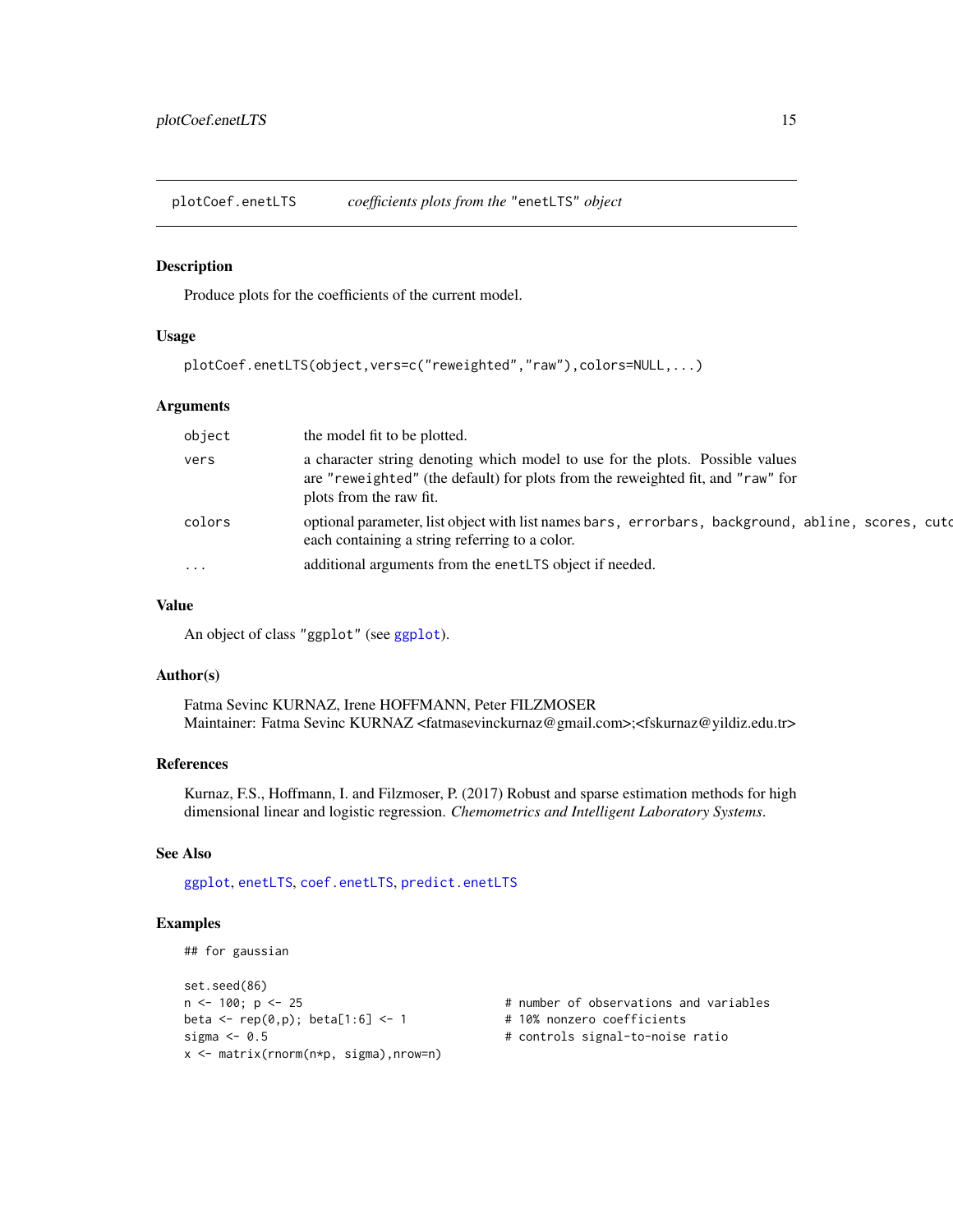```
e \leq -rnorm(n, \emptyset, 1) # error terms
eps < -0.1 # contamination level
m <- ceiling(eps*n) # observations to be contaminated
eout \leq e; eout[1:m] \leq eout[1:m] + 10 # vertical outliers
yout \leq c(x %*% beta + sigma * eout) # response
xout \leq x; xout[1:m,] \leq xout[1:m,] + 10 # bad leverage points
fit1 <- enetLTS(xout,yout,alphas=0.5,lambdas=0.05,plot=FALSE)
plotCoef.enetLTS(fit1)
plotCoef.enetLTS(fit1,vers="raw")
## for binomial
                                       # %10 contamination to only class 0
m <- ceiling(eps*n)
y <- sample(0:1,n,replace=TRUE)
xout <- x
xout[y==0,][1:m,] <- xout[1:m,] + 10; # class 0
yout <- y # wrong classification for vertical outliers
```

```
fit2 <- enetLTS(xout,yout,family="binomial",alphas=0.5,lambdas=0.05,plot=FALSE)
plotCoef.enetLTS(fit2)
plotCoef.enetLTS(fit2,vers="raw")
```

```
plotDiagnostic.enetLTS
```
*diagnostics plots from the* "enetLTS" *object*

## Description

Produce plots for the diagnostics of the current model.

## Usage

```
plotDiagnostic.enetLTS(object,vers=c("reweighted","raw"),...)
```
#### Arguments

| object   | the model fit to be plotted.                                                                                                                                                                |
|----------|---------------------------------------------------------------------------------------------------------------------------------------------------------------------------------------------|
| vers     | a character string denoting which model to use for the plots. Possible values<br>are "reweighted" (the default) for plots from the reweighted fit, and "raw" for<br>plots from the raw fit. |
| $\cdots$ | additional arguments from the enet LTS object if needed.                                                                                                                                    |

## Value

An object of class "ggplot" (see [ggplot](#page-0-0)).

<span id="page-15-0"></span>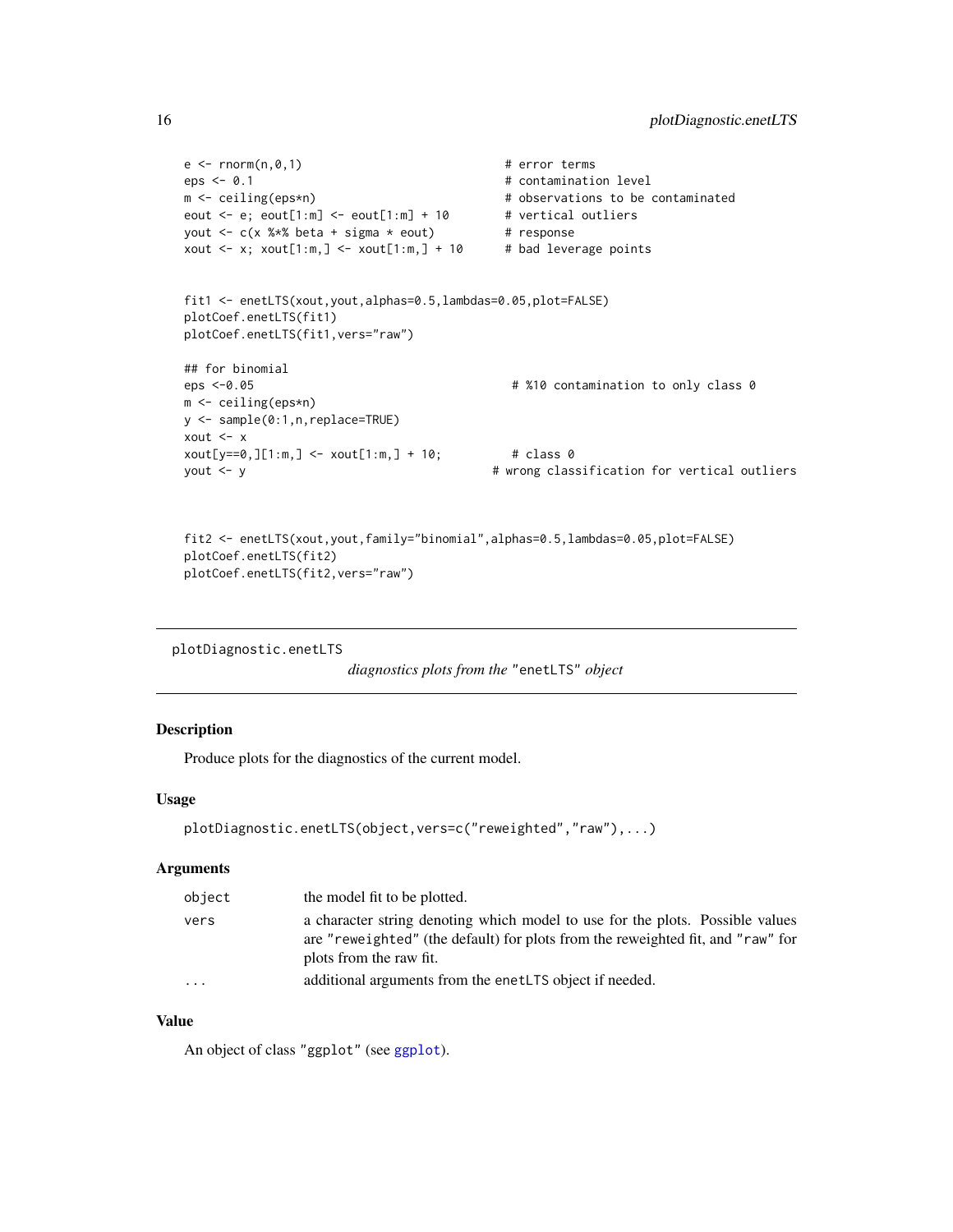#### <span id="page-16-0"></span>Note

gives the plot of fitted values vs indices.

#### Author(s)

Fatma Sevinc KURNAZ, Irene HOFFMANN, Peter FILZMOSER Maintainer: Fatma Sevinc KURNAZ <fatmasevinckurnaz@gmail.com>; <fskurnaz@yildiz.edu.tr>

#### References

Kurnaz, F.S., Hoffmann, I. and Filzmoser, P. (2017) Robust and sparse estimation methods for high dimensional linear and logistic regression. *Chemometrics and Intelligent Laboratory Systems*.

#### See Also

[ggplot](#page-0-0), [enetLTS](#page-3-1), [coef.enetLTS](#page-1-1), [predict.enetLTS](#page-18-1), [residuals.enetLTS](#page-22-1), [fitted.enetLTS](#page-7-1)

#### Examples

## for gaussian

```
set.seed(86)
n <- 100; p <- 25 \qquad # number of observations and variables
beta \leq rep(0,p); beta[1:6] \leq 1 \neq 10% nonzero coefficients
sigma <- 0.5 # controls signal-to-noise ratio
x <- matrix(rnorm(n*p, sigma),nrow=n)
e \leq -r \cdot \text{norm}(n, \emptyset, 1) # error terms
eps <- 0.1 \qquad \qquad # contamination level
m <- ceiling(eps*n) + observations to be contaminated
eout \leq e; eout[1:m] \leq eout[1:m] + 10 # vertical outliers
yout \leq c(x %*% beta + sigma * eout) # response
xout \leq x; xout[1:m,] \leq xout[1:m,] + 10 # bad leverage points
fit1 <- enetLTS(xout,yout,alphas=0.5,lambdas=0.05,plot=FALSE)
plotDiagnostic.enetLTS(fit1)
plotDiagnostic.enetLTS(fit1,vers="raw")
## for binomial
eps <-0.05 # %10 contamination to only class 0
m <- ceiling(eps*n)
y <- sample(0:1,n,replace=TRUE)
xout <- x
xout[y == 0, ][1:m, ] <- xout[1:m, ] + 10; # class 0
yout <- y # wrong classification for vertical outliers
```

```
fit2 <- enetLTS(xout,yout,family="binomial",alphas=0.5,lambdas=0.05,plot=FALSE)
plotDiagnostic.enetLTS(fit2)
plotDiagnostic.enetLTS(fit2,vers="raw")
```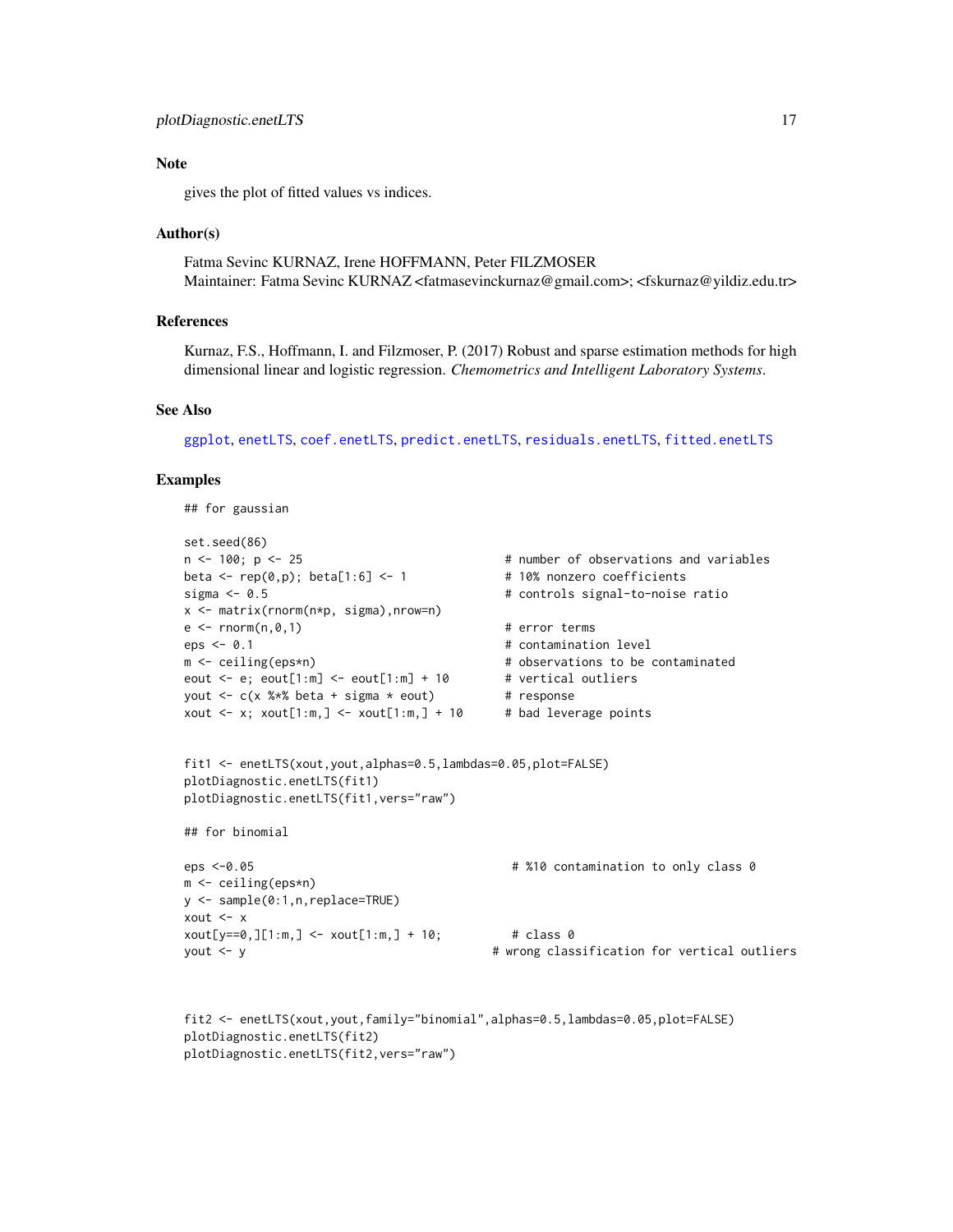<span id="page-17-1"></span><span id="page-17-0"></span>plotResid.enetLTS *residuals plots from the* "enetLTS" *object*

## Description

Produce plots for the residuals of the current model.

#### Usage

```
plotResid.enetLTS(object,vers=c("reweighted","raw"), ...)
```
## Arguments

| object    | the model fit to be plotted.                                                                                                                                                                |
|-----------|---------------------------------------------------------------------------------------------------------------------------------------------------------------------------------------------|
| vers      | a character string denoting which model to use for the plots. Possible values<br>are "reweighted" (the default) for plots from the reweighted fit, and "raw" for<br>plots from the raw fit. |
| $\ddotsc$ | additional arguments from the enet LTS object if needed.                                                                                                                                    |

## Value

An object of class "ggplot" (see [ggplot](#page-0-0)).

#### Note

gives the plot of - residuals vs indices. (for both family="binomial" and family="gaussian").

- additionally, residuals vs fitted values (for only family="gaussian").

#### Author(s)

Fatma Sevinc KURNAZ, Irene HOFFMANN, Peter FILZMOSER Maintainer: Fatma Sevinc KURNAZ <fatmasevincskurnaz@gmail.com>;<fskurnaz@yildiz.edu.tr>

## References

Kurnaz, F.S., Hoffmann, I. and Filzmoser, P. (2017) Robust and sparse estimation methods for high dimensional linear and logistic regression. *Chemometrics and Intelligent Laboratory Systems*.

## See Also

[ggplot](#page-0-0), [enetLTS](#page-3-1), [predict.enetLTS](#page-18-1), [residuals.enetLTS](#page-22-1), [fitted.enetLTS](#page-7-1)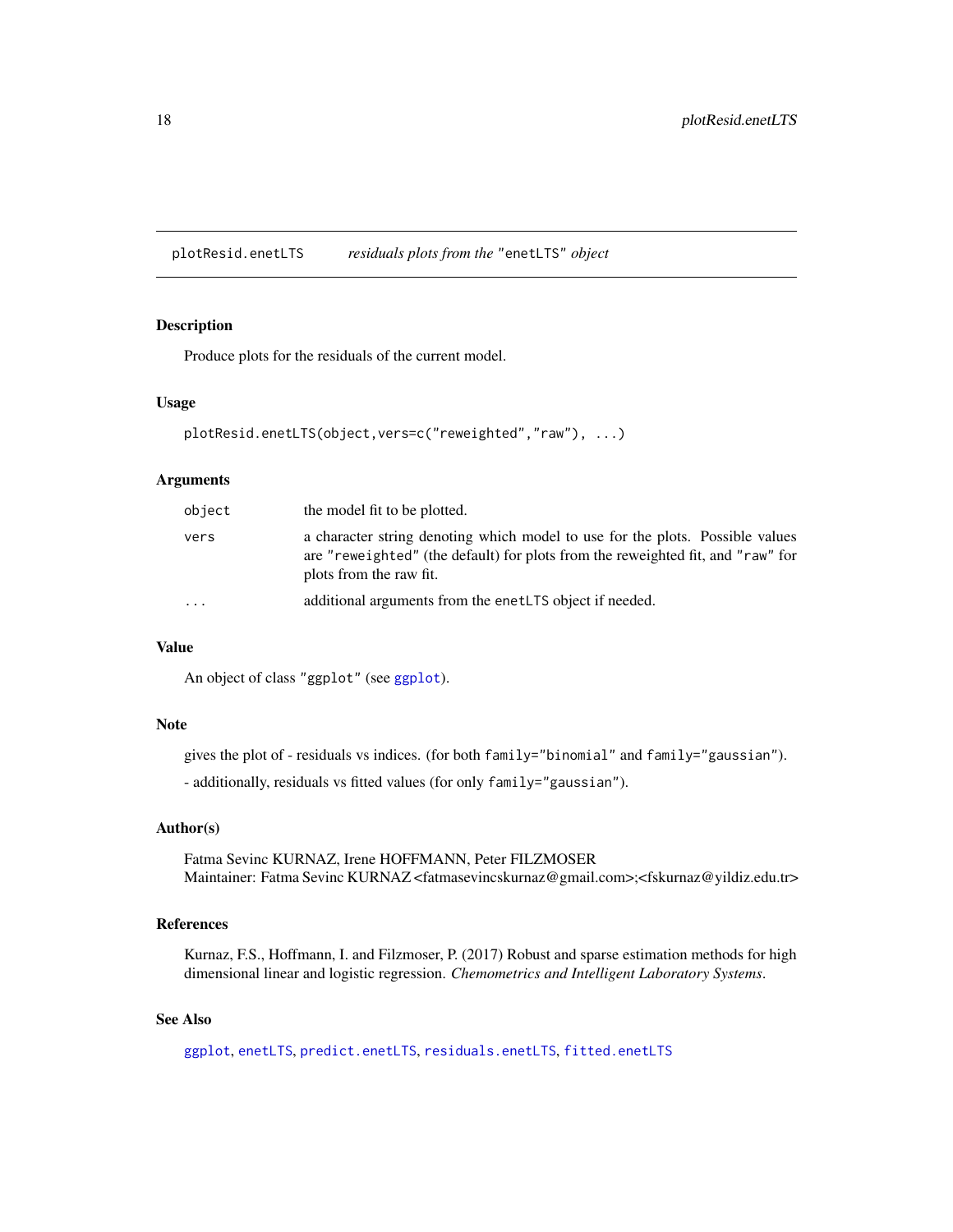## <span id="page-18-0"></span>predict.enetLTS 19

#### Examples

## for gaussian

```
set.seed(86)
n <- 100; p <- 25 \hbox{ } # number of observations and variables
beta \leq rep(0,p); beta[1:6] \leq 1 \neq 10% nonzero coefficients
sigma <- 0.5 \qquad \qquad \qquad # controls signal-to-noise ratio
x <- matrix(rnorm(n*p, sigma),nrow=n)
e \leq -r \cdot \text{norm}(n, \emptyset, 1) # error terms
eps <- 0.1 \qquad \qquad \qquad # contamination level
m <- ceiling(eps*n) \blacksquare + observations to be contaminated
eout \leq e; eout[1:m] \leq eout[1:m] + 10 # vertical outliers
yout \leq c(x %*% beta + sigma * eout) # response
xout \leq x; xout[1:m,] \leq xout[1:m,] + 10 # bad leverage points
fit1 <- enetLTS(xout,yout,alphas=0.5,lambdas=0.05,plot=FALSE)
plotResid.enetLTS(fit1)
plotResid.enetLTS(fit1,vers="raw")
## for binomial
eps <-0.05 # %10 contamination to only class 0
m <- ceiling(eps*n)
y <- sample(0:1,n,replace=TRUE)
xout \leftarrow x
xout[y == 0, ][1:m, ] <- xout[1:m, ] + 10; # class 0
yout <- y # wrong classification for vertical outliers
fit2 <- enetLTS(xout,yout,family="binomial",alphas=0.5,lambdas=0.05,plot=FALSE)
plotResid.enetLTS(fit2)
```

```
plotResid.enetLTS(fit2,vers="raw")
```
<span id="page-18-1"></span>predict.enetLTS *make predictions from the* "enetLTS" *object.*

#### Description

Similar to other predict methods, this function predicts fitted values, logits, coefficients and nonzero coefficients from a fitted "enetLTS" object.

## Usage

```
## S3 method for class 'enetLTS'
predict(object,newX,vers=c("reweighted","raw","both"),
    type=c("response","coefficients","nonzero","class"),...)
```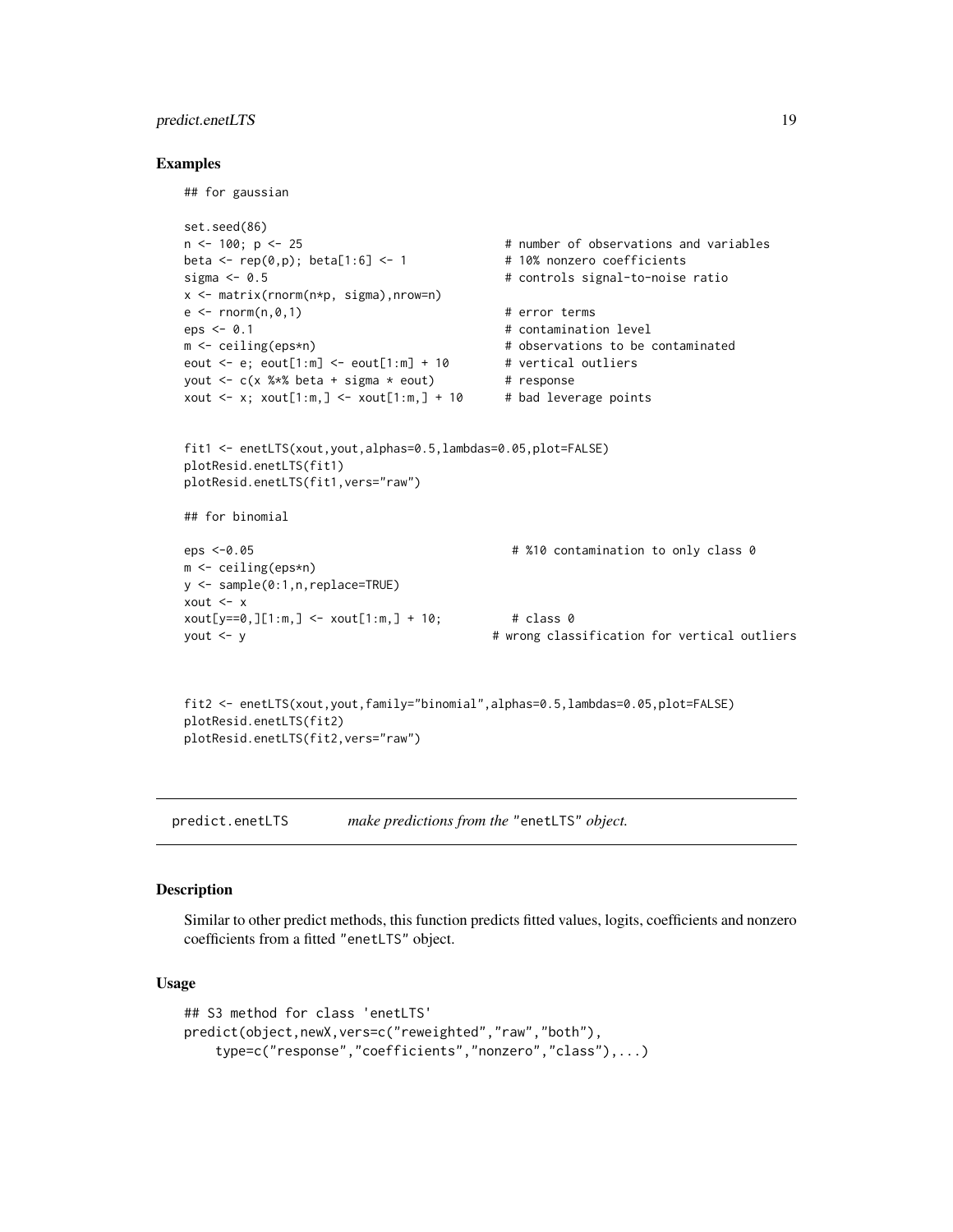#### <span id="page-19-0"></span>**Arguments**

| object   | the model fit from which to make predictions.                                                                                                                                                                                                                                                                                                                                                                                    |
|----------|----------------------------------------------------------------------------------------------------------------------------------------------------------------------------------------------------------------------------------------------------------------------------------------------------------------------------------------------------------------------------------------------------------------------------------|
| newX     | new values for the predictor matrix X. Must be a matrix; can be sparse as in<br>Matrix package. This argument is not used for type=c("coefficients", "nonzero").                                                                                                                                                                                                                                                                 |
| vers     | a character string denoting which fit to use for the predictions. Possible values<br>are "reweighted" (the default) for predicting values from the reweighted fit,<br>"raw" for predicting values from the raw fit, or "both" for predicting values<br>from both fits.                                                                                                                                                           |
| type     | type of prediction required. type="response" gives the fitted probabilities for<br>"binomial" and gives the fitted values for "gaussian". type="coefficients"<br>computes the coefficients from the fitted model. type="nonzero" returns a list<br>of the indices of the nonzero coefficients. type="class" is available only for<br>"binomial" model, and produces the class label corresponding to the maximum<br>probability. |
| $\ddots$ | additional arguments from the enetLTS object if needed.                                                                                                                                                                                                                                                                                                                                                                          |

## Details

The newdata argument defaults to the matrix of predictors used to fit the model such that the fitted values are computed.

coef.enetLTS(...) is equivalent to predict.enetLTS(object,newX,type="coefficients",...), where newX argument is the matrix as in enetLTS.

## Value

The requested predicted values are returned.

#### Author(s)

Fatma Sevinc KURNAZ, Irene HOFFMANN, Peter FILZMOSER Maintainer: Fatma Sevinc KURNAZ <fatmasevinckurnaz@gmail.com>;<fskurnaz@yildiz.edu.tr>

## See Also

[enetLTS](#page-3-1), [coef.enetLTS](#page-1-1), [nonzeroCoef.enetLTS](#page-11-1)

```
## for gaussian
set.seed(86)<br>n <- 100; p <- 25
                                     # number of observations and variables
beta \leq rep(0,p); beta[1:6] \leq 1 \neq 10% nonzero coefficients
sigma <- 0.5 \qquad # controls signal-to-noise ratio
x <- matrix(rnorm(n*p, sigma),nrow=n)
e \leq -rnorm(n, \emptyset, 1) # error terms
eps <- 0.1 # contamination level
m <- ceiling(eps*n) + observations to be contaminated
```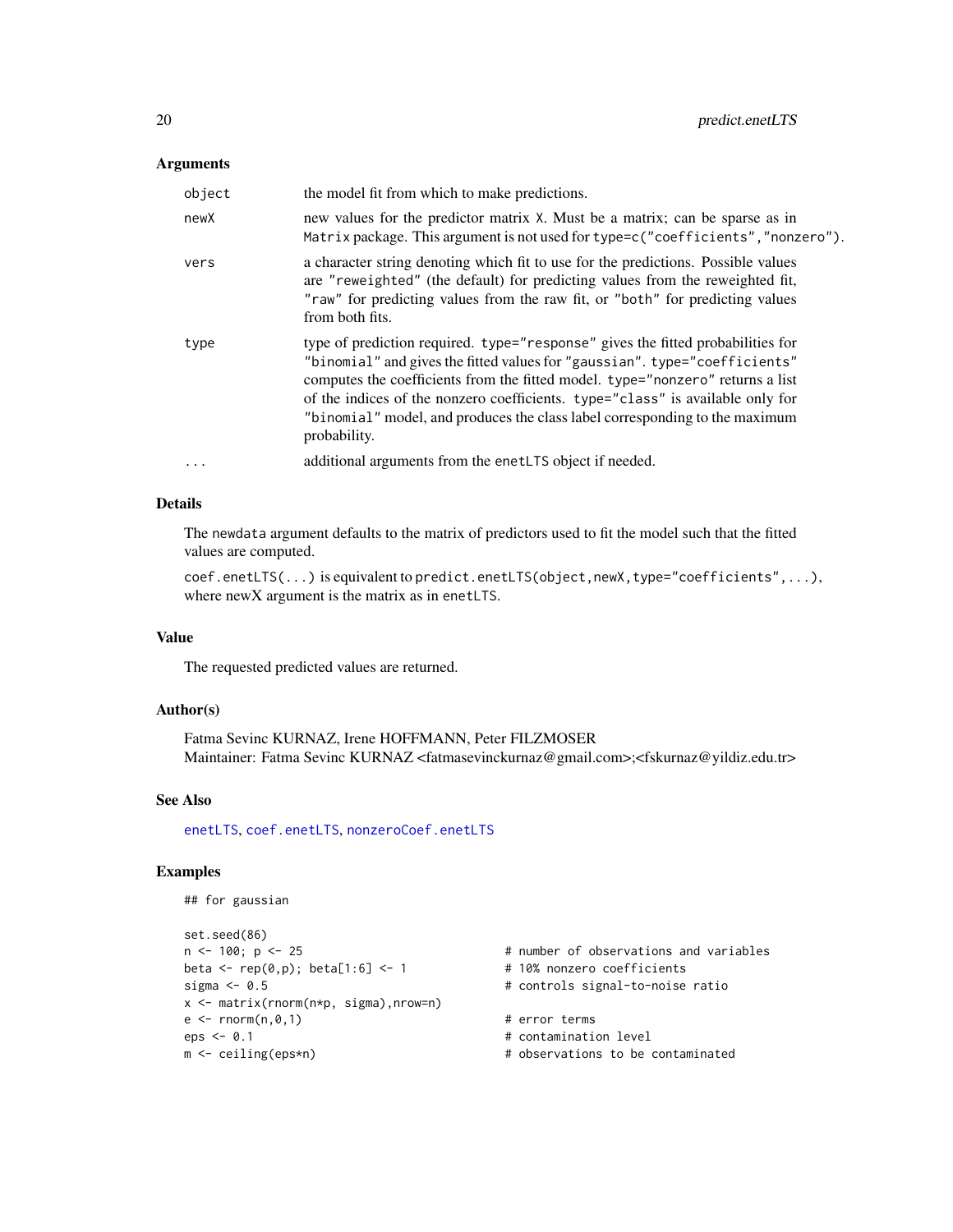```
eout \leq e; eout[1:m] \leq eout[1:m] + 10 # vertical outliers
yout <-c(x \times x) beta + sigma * eout) # response
xout \leq x; xout[1:m,] \leq xout[1:m,] + 10 # bad leverage points
fit1 <- enetLTS(xout,yout,alphas=0.5,lambdas=0.05,plot=FALSE)
predict(fit1,newX=xout)
predict(fit1,newX=xout,type="coefficients",vers="both")
predict(fit1,newX=xout,type="nonzero",vers="raw")
# provide new X matrix
newX <- matrix(rnorm(n*p, sigma),nrow=n)
predict(fit1,newX=newX,type="response",vers="both")
predict(fit1,newX=newX,type="coefficients")
predict(fit1,newX=newX,type="nonzero",vers="both")
## for binomial
eps <-0.05 # %10 contamination to only class 0
m <- ceiling(eps*n)
y <- sample(0:1,n,replace=TRUE)
xout <- x
xout[y==0,][1:m,] <- xout[1:m,] + 10; # class 0
yout <- y # wrong classification for vertical outliers
fit2 <- enetLTS(xout,yout,family="binomial",alphas=0.5,lambdas=0.05,plot=FALSE)
predict(fit2,newX=xout)
predict(fit2,newX=xout,type="coefficients",vers="both")
predict(fit2,newX=xout,type="nonzero",vers="raw")
predict(fit2,newX=newX,type="class",vers="both")
```

```
predict(fit2,newX=newX,type="coefficients",vers="raw")
predict(fit2,newX=newX,type="nonzero",vers="both")
```
print.enetLTS *print from the* "enetLTS" *object*

#### **Description**

Print a summary of the enetLTS object.

#### Usage

```
## S3 method for class 'enetLTS'
print(x,vers=c("reweighted","raw"),zeros=FALSE,...)
```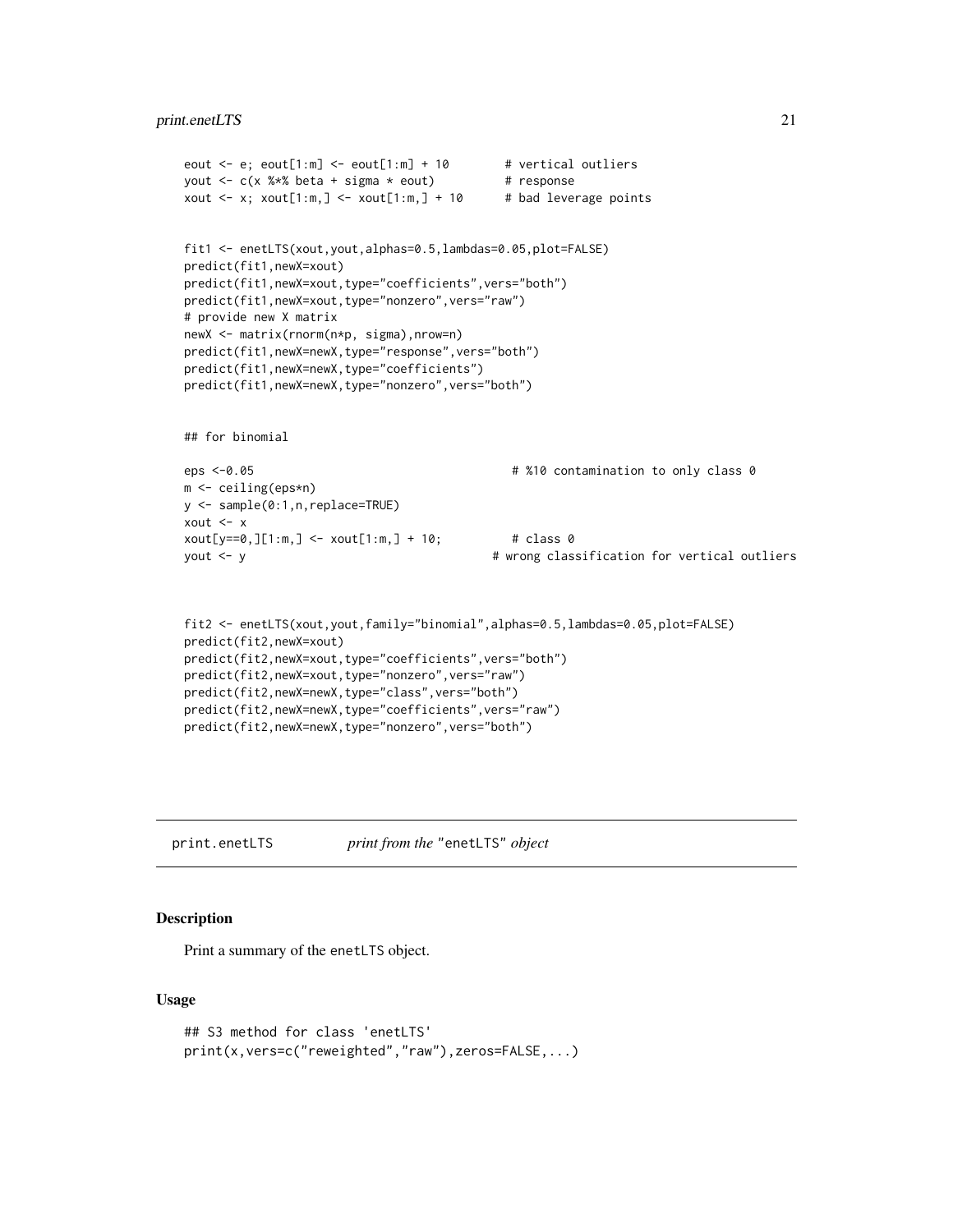#### **Arguments**

| X         | fitted enetLTS object                                                                                                                                                                                              |
|-----------|--------------------------------------------------------------------------------------------------------------------------------------------------------------------------------------------------------------------|
| vers      | a character string specifying for which fit to make predictions. Possible values<br>are "reweighted" (the default) for predicting values from the reweighted fit,<br>"raw" for predicting values from the raw fit. |
| zeros     | a logical indicating whether to keep zero coefficients (FALSE, the default) or to<br>keep them (TRUE).                                                                                                             |
| $\ddotsc$ | additional arguments from the enet LTS object if needed.                                                                                                                                                           |

#### Details

The call that produced the enetLTS object is printed, followed by the coefficients, the number of nonzero coefficients and penalty parameters.

## Value

The produced object, the coefficients, the number of nonzero coefficients and penalty parameters are returned.

#### Author(s)

Fatma Sevinc KURNAZ, Irene HOFFMANN, Peter FILZMOSER Maintainer: Fatma Sevinc KURNAZ <fatmasevinckurnaz@gmail.com>;<fskurnaz@yildiz.edu.tr>

#### See Also

enetLTS, predict.enetLTS, coef.enetLTS

```
## for gaussian
```

```
set.seed(86)
n <- 100; p <- 25 # number of observations and variables
beta \leq rep(0,p); beta[1:6] \leq 1 \neq 10% nonzero coefficients
sigma <- 0.5 # controls signal-to-noise ratio
x <- matrix(rnorm(n*p, sigma),nrow=n)
e \leq -r \cdot \text{norm}(n, \emptyset, 1) # error terms
eps <- 0.1 # contamination level
m <- ceiling(eps*n) + observations to be contaminated
eout \leq e; eout[1:m] \leq eout[1:m] + 10 # vertical outliers
yout \leq c(x %*% beta + sigma * eout) # response
xout \leq x; xout[1:m,] \leq xout[1:m,] + 10 # bad leverage points
```

```
fit1 <- enetLTS(xout,yout,alphas=0.5,lambdas=0.05,plot=FALSE)
print(fit1)
print(fit1,vers="raw")
print(fit1,vers="raw",zeros=TRUE)
print(fit1,zeros=TRUE)
```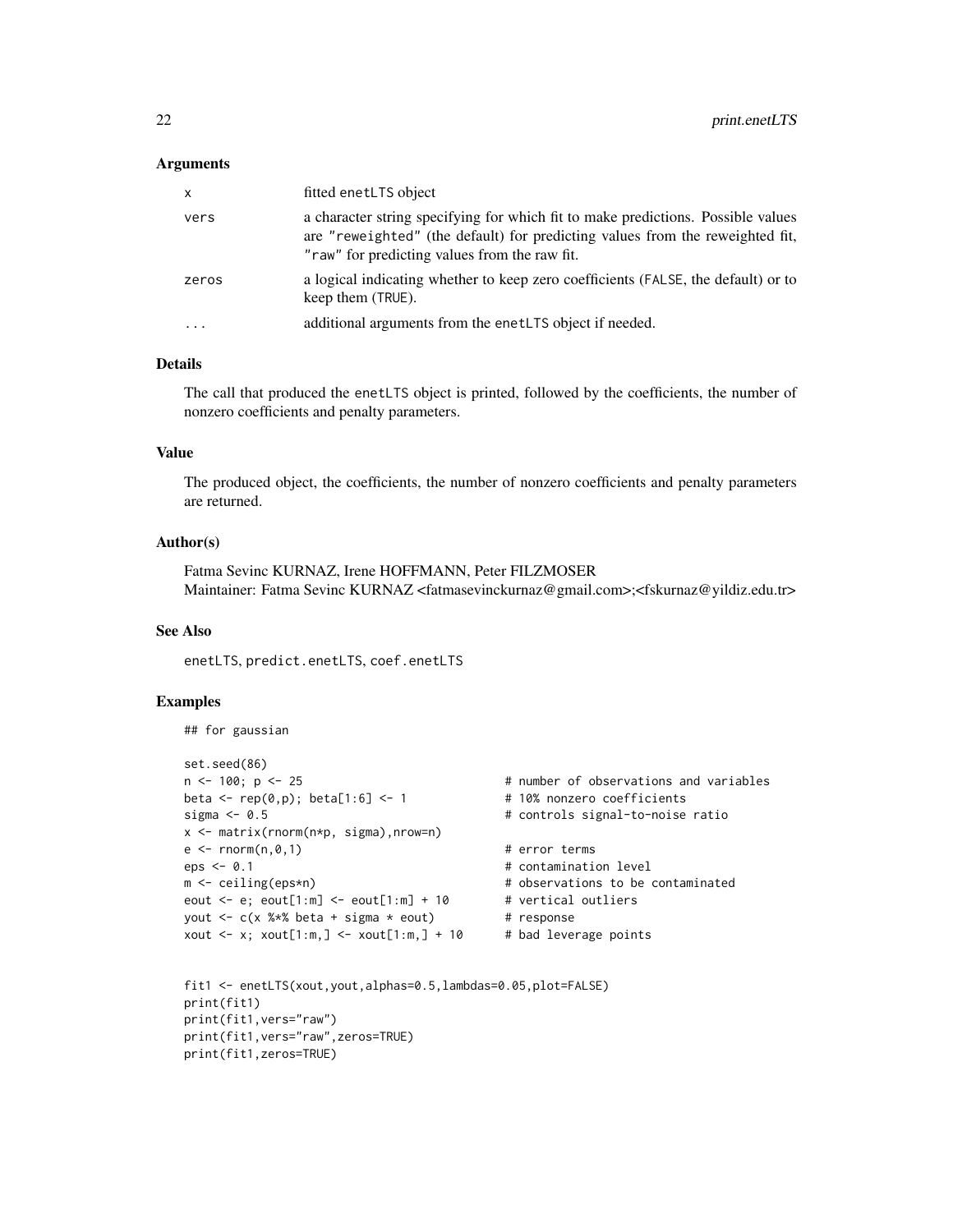```
## for binomial
eps <-0.05 # %10 contamination to only class 0
m <- ceiling(eps*n)
y <- sample(0:1,n,replace=TRUE)
xout <- x
xout[y==0,][1:m,] <- xout[1:m,] + 10; # class 0
yout <- y # wrong classification for vertical outliers
fit2 <- enetLTS(xout,yout,family="binomial",alphas=0.5,lambdas=0.05,plot=FALSE)
```

```
print(fit2)
print(fit2,vers="raw")
print(fit2,vers="raw",zeros=TRUE)
print(fit2,zeros=TRUE)
```
<span id="page-22-1"></span>residuals.enetLTS *the residuals from the* "enetLTS" *object*

#### Description

A numeric vector which returns residuals from the enetLTS object.

#### Usage

```
## S3 method for class 'enetLTS'
residuals(object,vers=c("reweighted","raw","both"),...)
```
#### Arguments

| object | the model fit from which to extract residuals.                                                                                                                                                                                                                                                                   |
|--------|------------------------------------------------------------------------------------------------------------------------------------------------------------------------------------------------------------------------------------------------------------------------------------------------------------------|
| vers   | a character string specifying for which estimator to extract outlier weights. Pos-<br>sible values are "reweighted" (the default) for weights indicating outliers from<br>the reweighted fit, "raw" for weights indicating outliers from the raw fit, or<br>"both" for the outlier weights from both estimators. |
| .      | additional arguments from the enetLTS object.                                                                                                                                                                                                                                                                    |

#### Value

A numeric vector containing the requested residuals.

#### Author(s)

Fatma Sevinc KURNAZ, Irene HOFFMANN, Peter FILZMOSER Maintainer: Fatma Sevinc KURNAZ <fatmasevinckurnaz@gmail.com>;<fskurnaz@yildiz.edu.tr>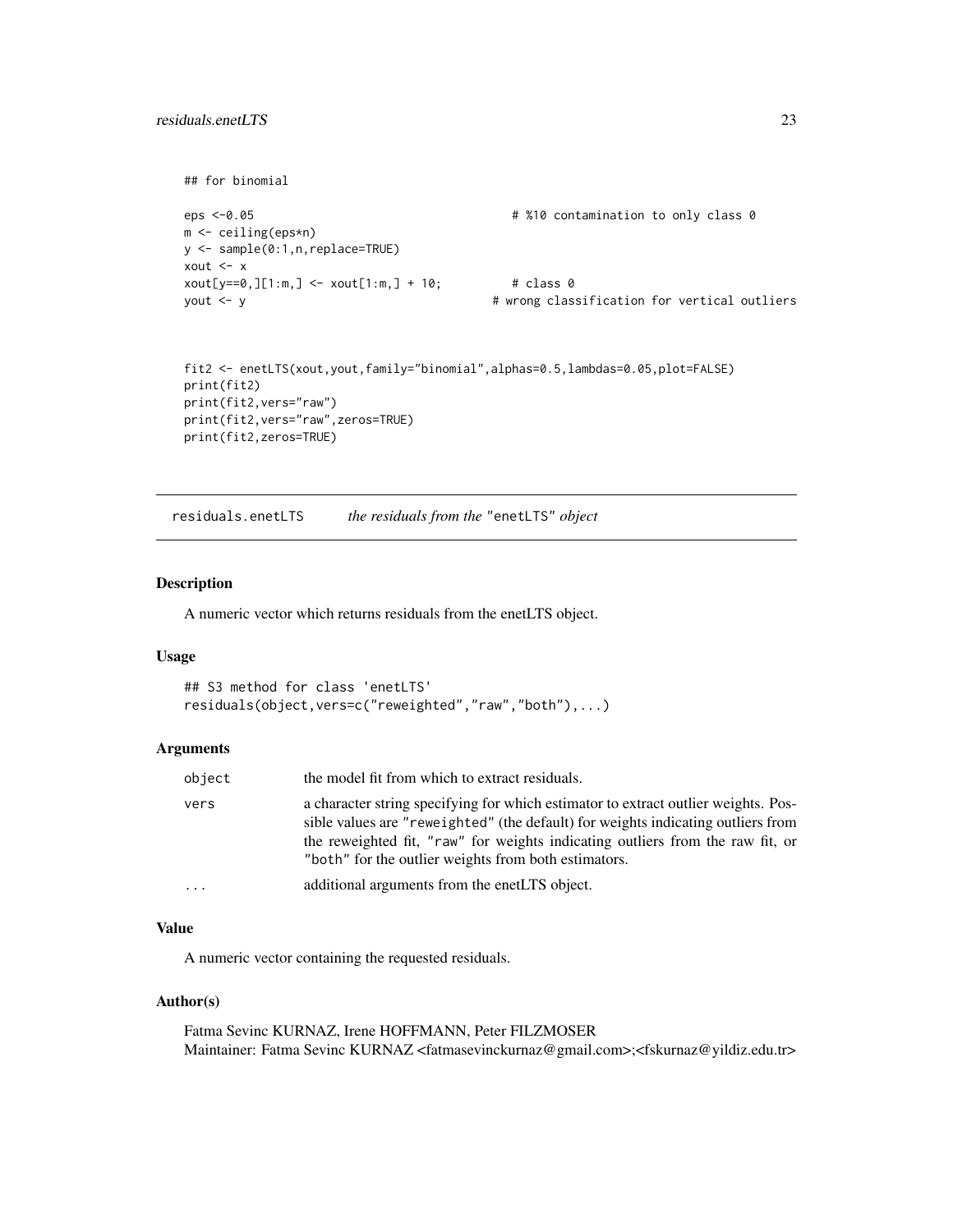#### <span id="page-23-0"></span>See Also

[enetLTS](#page-3-1), [fitted.enetLTS](#page-7-1), [predict.enetLTS](#page-18-1), [coef.enetLTS](#page-1-1)

## Examples

```
## for gaussian
set.seed(86)
n <- 100; p <- 25 \hbox{ } # number of observations and variables
beta \leq rep(0,p); beta[1:6] \leq 1 \neq 10% nonzero coefficients
sigma <- 0.5 # controls signal-to-noise ratio
x <- matrix(rnorm(n*p, sigma),nrow=n)
e \leq -r \cdot n \cdot (n, \emptyset, 1) # error terms
eps <- 0.1 # contamination level
m <- ceiling(eps*n) + observations to be contaminated
eout \leq e; eout[1:m] \leq eout[1:m] + 10 # vertical outliers
yout \leq c(x %*% beta + sigma * eout) # response
xout \leq x; xout[1:m,] \leq xout[1:m,] + 10 # bad leverage points
fit1 <- enetLTS(xout,yout,alphas=0.5,lambdas=0.05,plot=FALSE)
residuals(fit1)
residuals(fit1,vers="raw")
residuals(fit1,vers="both")
## for binomial
eps <-0.05 # %10 contamination to only class 0
m <- ceiling(eps*n)
y <- sample(0:1,n,replace=TRUE)
xout <- x
xout[y == 0, ][1:m, ] < xout[1:m, ] + 10; # class 0
yout <- y # wrong classification for vertical outliers
```

```
fit2 <- enetLTS(xout,yout,family="binomial",alphas=0.5,lambdas=0.05,plot=FALSE)
residuals(fit2)
residuals(fit2,vers="raw")
residuals(fit2,vers="both")
```
weights.enetLTS *binary weights from the* "enetLTS" *object*

## Description

Extract binary weights that indicate outliers from the current model.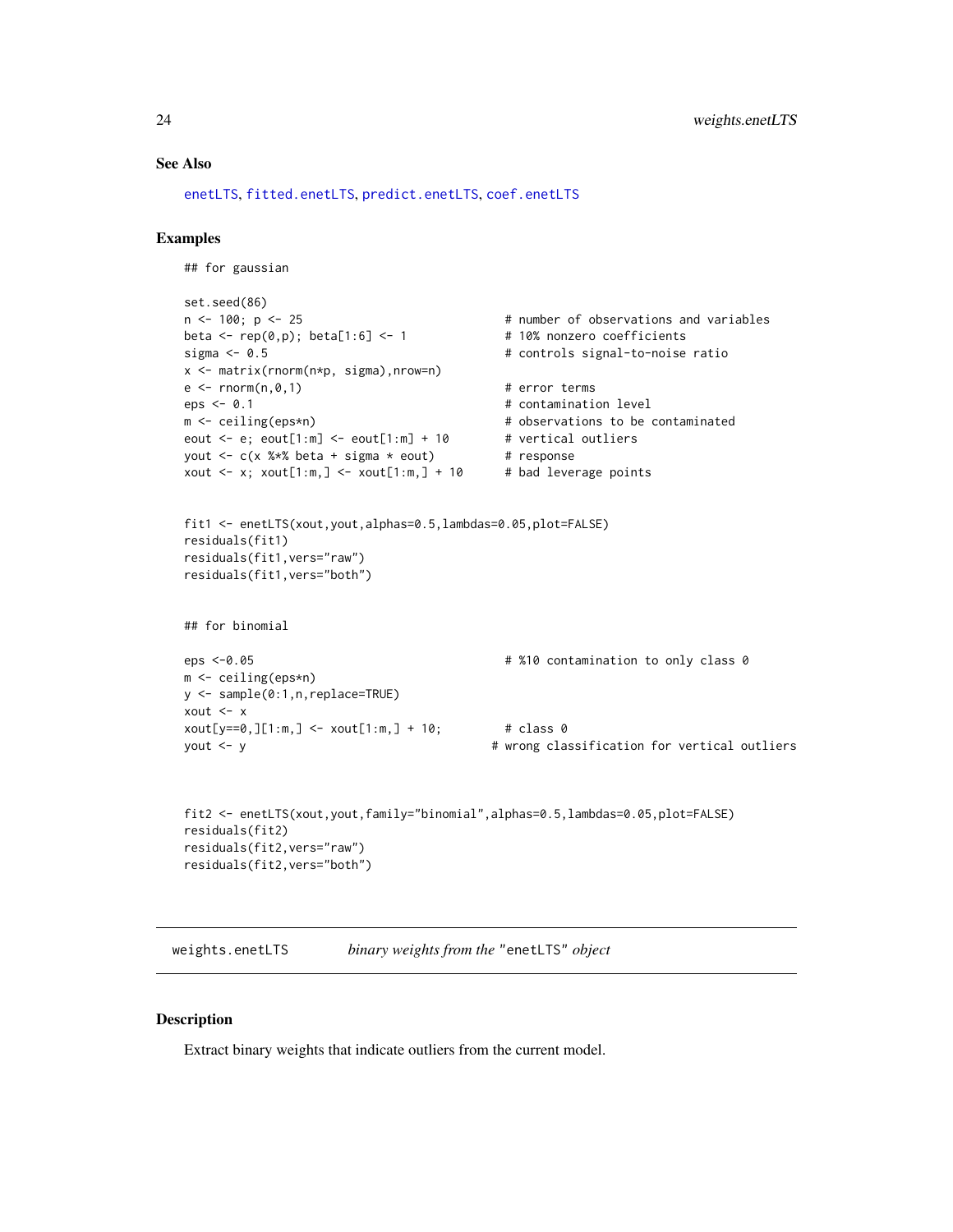## <span id="page-24-0"></span>weights.enetLTS 25

#### Usage

```
## S3 method for class 'enetLTS'
weights(object,vers=c("reweighted","raw","both"),index=FALSE,...)
```
#### Arguments

| object   | the model fit from which to extract outlier weights.                                                                                                                                                                                                                                                             |
|----------|------------------------------------------------------------------------------------------------------------------------------------------------------------------------------------------------------------------------------------------------------------------------------------------------------------------|
| vers     | a character string specifying for which estimator to extract outlier weights. Pos-<br>sible values are "reweighted" (the default) for weights indicating outliers from<br>the reweighted fit, "raw" for weights indicating outliers from the raw fit, or<br>"both" for the outlier weights from both estimators. |
| index    | a logical indicating whether the indices of the weight vector should be included<br>or not (the default is FALSE).                                                                                                                                                                                               |
| $\ddots$ | additional arguments from the enet LTS object if needed.                                                                                                                                                                                                                                                         |

## Value

A numeric vector containing the requested outlier weights.

#### Note

The weights are 1 for observations with reasonably small residuals and 0 for observations with large residuals. Here, residuals represent standardized residuals for linear regression and Pearson residuals for logistic residuals.

Use weights with or without index is available.

#### Author(s)

Fatma Sevinc KURNAZ, Irene HOFFMANN, Peter FILZMOSER Maintainer: Fatma Sevinc KURNAZ <fatmasevinckurnaz@gmail.com>;<fskurnaz@yildiz.edu.tr>

#### See Also

[enetLTS](#page-3-1)

```
## for gaussian
```

```
set.seed(86)
n <- 100; p <- 25 \hbox{ } # number of observations and variables
beta \leq rep(0,p); beta[1:6] \leq 1 \neq 10% nonzero coefficients
sigma <- 0.5 # controls signal-to-noise ratio
x <- matrix(rnorm(n*p, sigma),nrow=n)
e \leq -rnorm(n, \emptyset, 1) # error terms
eps < -0.1 # contamination level
m <- ceiling(eps*n) # observations to be contaminated
eout \leq e; eout[1:m] \leq eout[1:m] + 10 # vertical outliers
yout \leq c(x %*% beta + sigma * eout) # response
```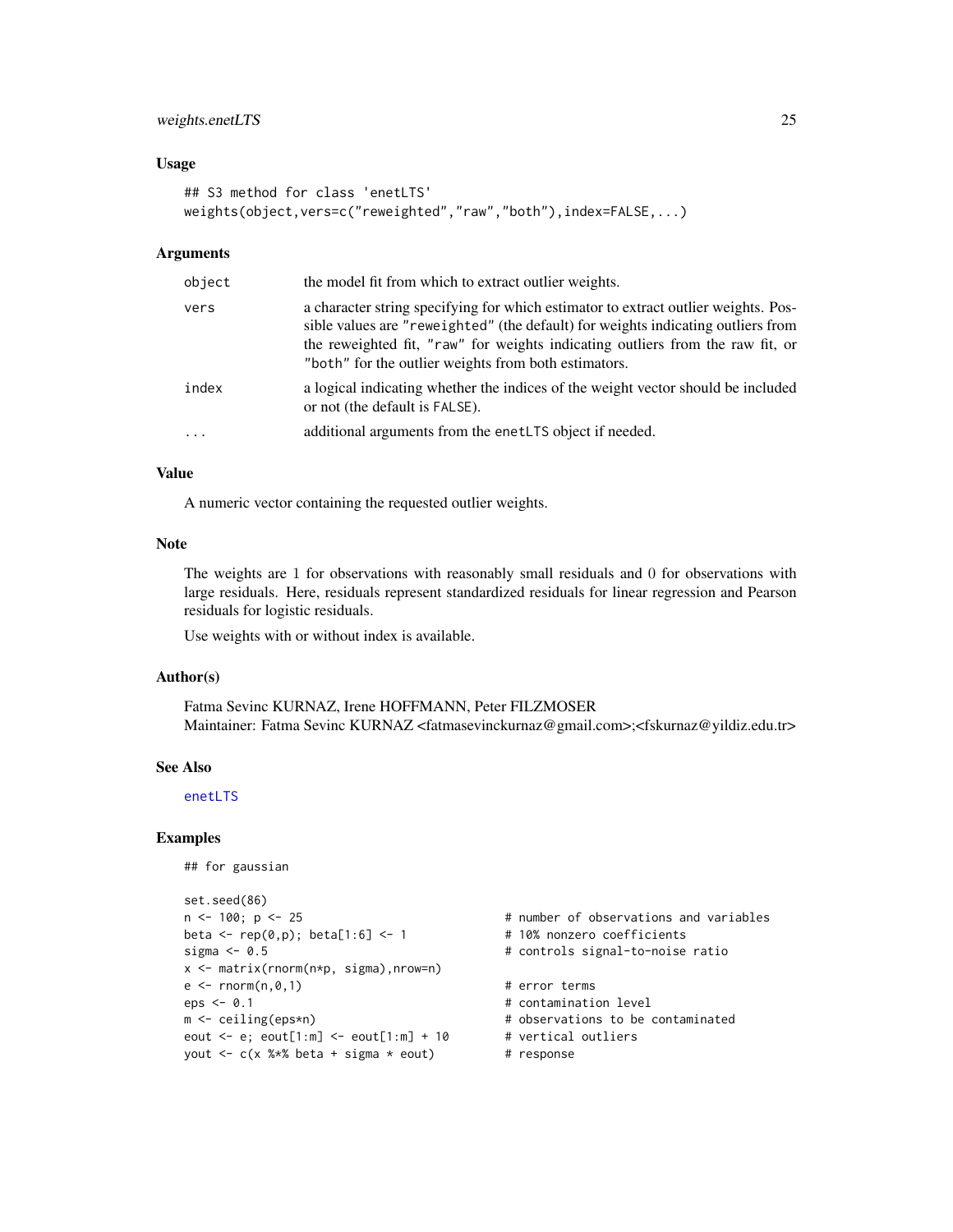```
xout \leq x; xout[1:m,] \leq xout[1:m,] + 10 # bad leverage points
fit1 <- enetLTS(xout,yout,alphas=0.5,lambdas=0.05,plot=FALSE)
weights(fit1)
weights(fit1,vers="raw",index=TRUE)
weights(fit1,vers="both",index=TRUE)
## for binomial
eps <-0.05 # %10 contamination to only class 0
m <- ceiling(eps*n)
y <- sample(0:1,n,replace=TRUE)
xout <- x
xout[y==0,][1:m,] <- xout[1:m,] + 10; # class 0
yout <- y # wrong classification for vertical outliers
```

```
fit2 <- enetLTS(xout,yout,family="binomial",alphas=0.5,lambdas=0.05,plot=FALSE)
weights(fit2)
weights(fit2,vers="raw",index=TRUE)
weights(fit2,vers="both",index=TRUE)
```